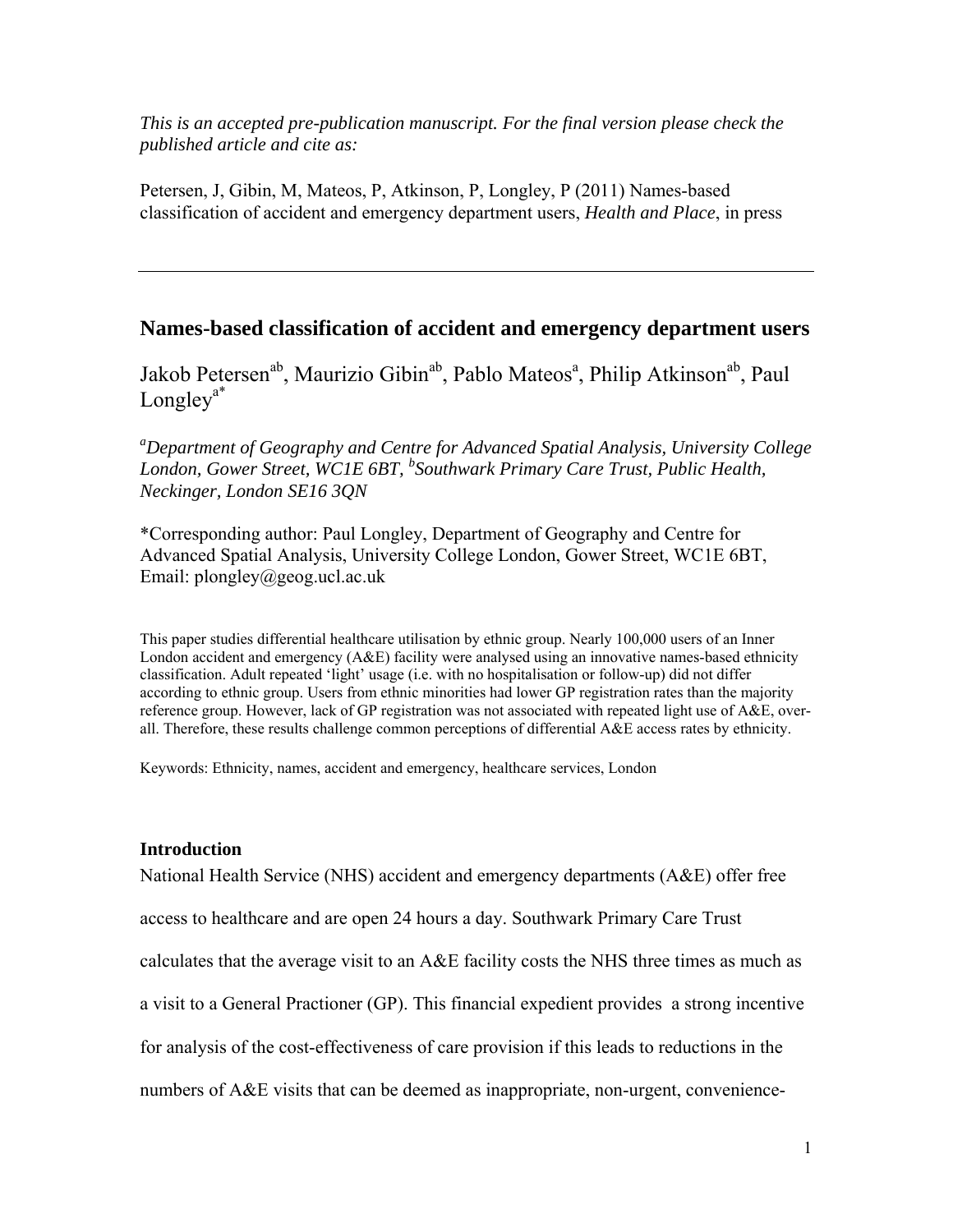oriented, preventable or 'light' (Murphy, 1998a, Murphy, 1998b, Sempere-Selva *et al.*, 2001, Giesen *et al.*, 2006, Leaman *et al.*, 2006).

Segmentation of users according to ethnicity is predicated upon the notion that members of some ethnic groups have utilisation patterns that differ from the general population because of differences in cultural perceptions, language barriers or (particularly for recent migrants) lack of familiarity with the UK National Health Service (NHS) procedures and functions (Hargreaves *et al.*, 2006). Analysis of differences in healthcare utilisation patterns by ethnicity using routinely collected data is far from straightforward, however, because of issues of data incompleteness and quality in spite of the sustained albeit frustrating efforts to extend and improve its coverage (Aspinall, 2000; Kumarapeli et al, 2006; Raleigh, 2008; Sangowawa and Bhopal, 2000). The contribution of this research is to classify individual health records according to patient cultural, linguistic and ethnic group, using information derived from given and family names, in order to increase our understanding of differential healthcare usage by ethnicity. We see this as a contribution to the debate on ethnicity and the utilisation of healthcare (Mladovsky, 2009). In the present study we have analysed GP registration rates and the characteristics of light frequent users of King College Hospital's A&E department in Inner London. These data have been coded using Onomap, a names-based ethnicity coding tool developed by University College London and applied in Camden and Southwark Primary Care Trusts as well as other public and private organisations (Lakha *et al.,* forthcoming, Mateos, 2007a, Mateos, 2007b). There is a vast literature on the health inequalities of migrant populations; enabled by country of birth information, which is the most widely collected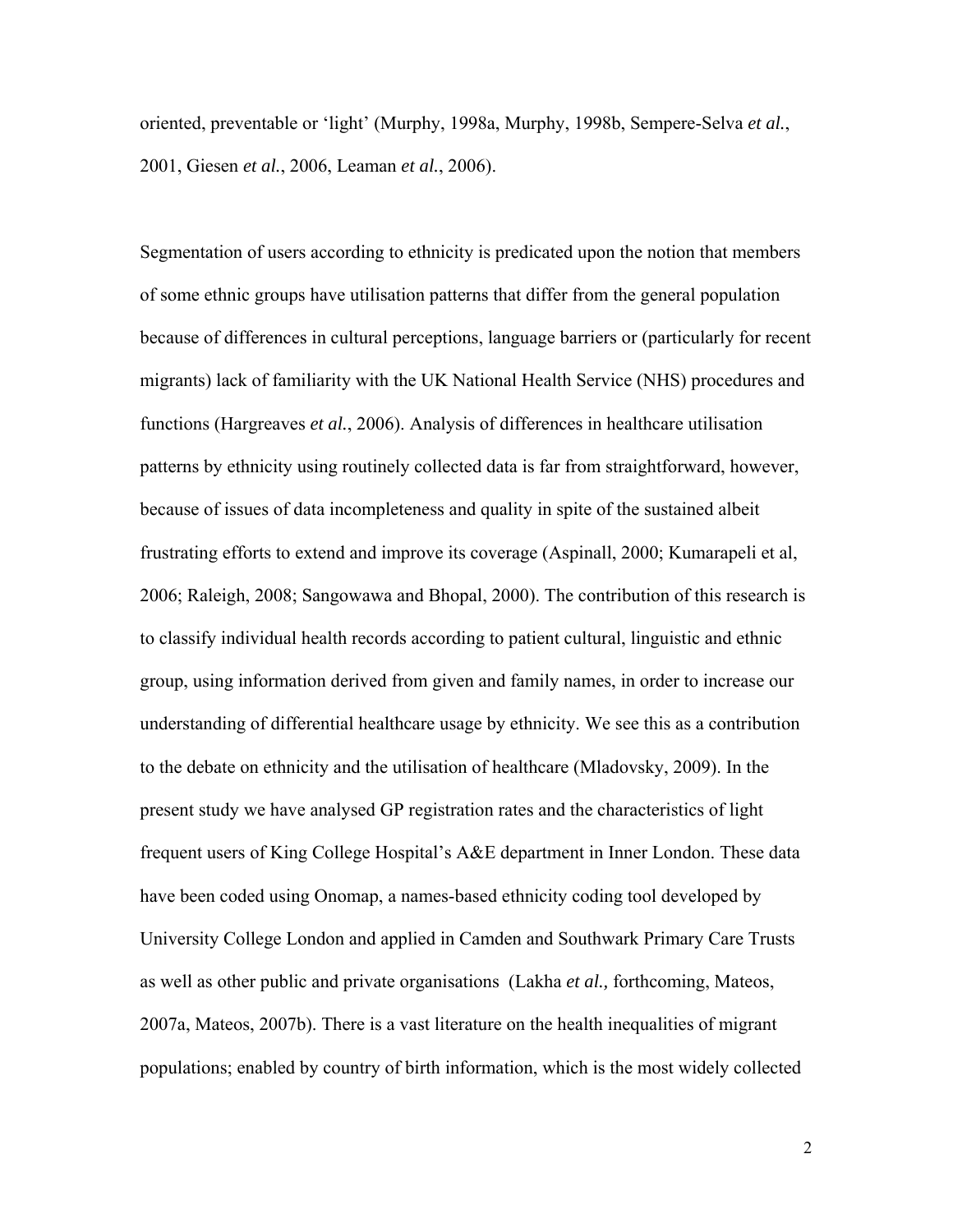information related to ethnicity. Yet, the literature on ethnic health inequalities is relatively recent and scarcer, in the main, due to the fact that monitoring of such inequalities is a recent phenomenon in Britain and almost non-existent in other countries (Mateos, 2007a, Mateos, 2007b). A systematic review of name-based ethnicity classifications found the sensitivity compared to self-reported ethnicity varied between 0.67 and 0.95, specificity between 0.80 and 1 (Mateos, 2007b). This paper attempts to make a contribution to this scarce literature by proposing an application of a costeffective method to analyse data sets in which ethnicity information is not available. Moreover, when information on country of birth is available, the name methodology can complement the analyses by distinguishing first from subsequent generations. The role of this type of quantitative research is to formulate hypotheses or 'breaking the ground' for more specific and resource-intensive qualitative research.

#### **Methods**

#### *Study area*

King's College Hospital A&E Department is located in the London Borough of Southwark on the south bank of the River Thames in Central London. Historically Southwark was centrally located in relation to London's port and associated industries. Today, it is among the most deprived local authorities in England, ranking 18th out of 325 local authorities on the income deprivation measure and 25th on the employment deprivation measure (Office for National Statistics, 2008). The majority of patients (66%) live in areas ranked amongst the 20% most deprived areas in England. More than 40% of patients live in publicly rented accommodation; typically social housing apartment blocks built in the 1960s. Southwark has a high population turnover, as well as a diverse and multicultural population. The Borough scores badly on a number of official health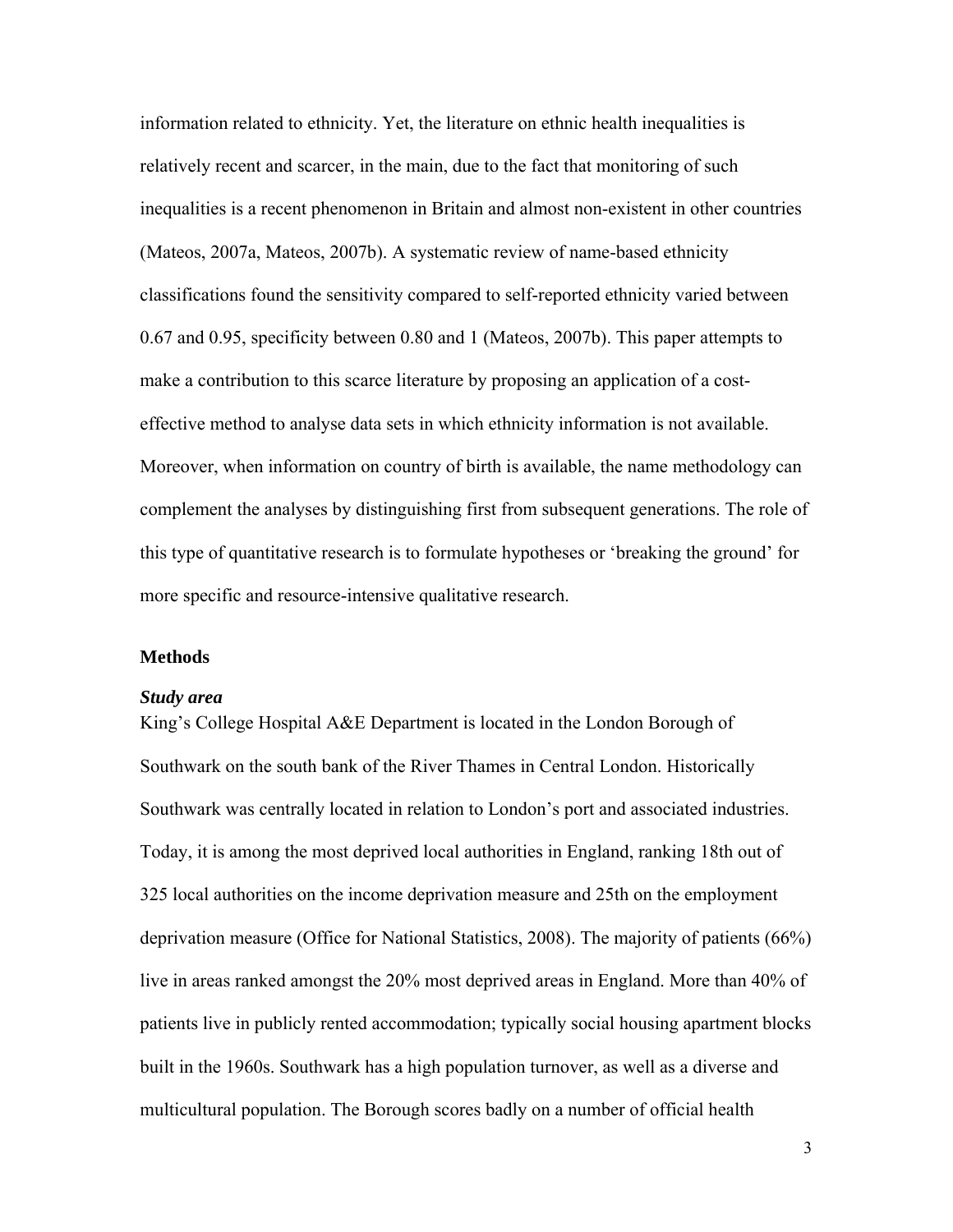indicators including high infant mortality, low birth weight, low male life expectancy at birth, low disability-free life expectancy and high teenage conception rates (Petersen *et al.*, 2009). Therefore, the interrelations between these diverse population characteristics and unequal health outcomes make Southwark a unique study area to investigate differential A&E usage.

#### *Data*

Records for each of the 141,613 A&E attendances (aka visits) at King's College Hospital A&E unit during a one-year period (1 April 2005-31 March 2006) were obtained from King's College Hospital NHS Foundation Trust. This facility principally serves the South London Boroughs of Southwark and neighbouring Lambeth and the analyses were restricted to residents living in these two Boroughs.

Most services in the National Health Service (NHS) record information on episodes of care labelled with unique person identifiers (NHS numbers). NHS numbers are issued when patients first register with a GP. However, NHS numbers are often missing from A&E records, because users can 'walk in' from the street without an appointment, some patients are unconscious or distressed on arrival, and some are not registered with a GP. As a consequence, individuals were identified, for this study by using a combination of date of birth, postcode, and sex in place of a unique identifier (Gill, 1997). This approach was tested using the local GP patient register, where all users are identified using unique NHS numbers. The combination of the three fields correctly identified unique individuals in 99% of all cases. Using this technique we identified 107,735 users from the 163,333 A&E attendances collected over that particular year (average 1.5 attendances per user per year).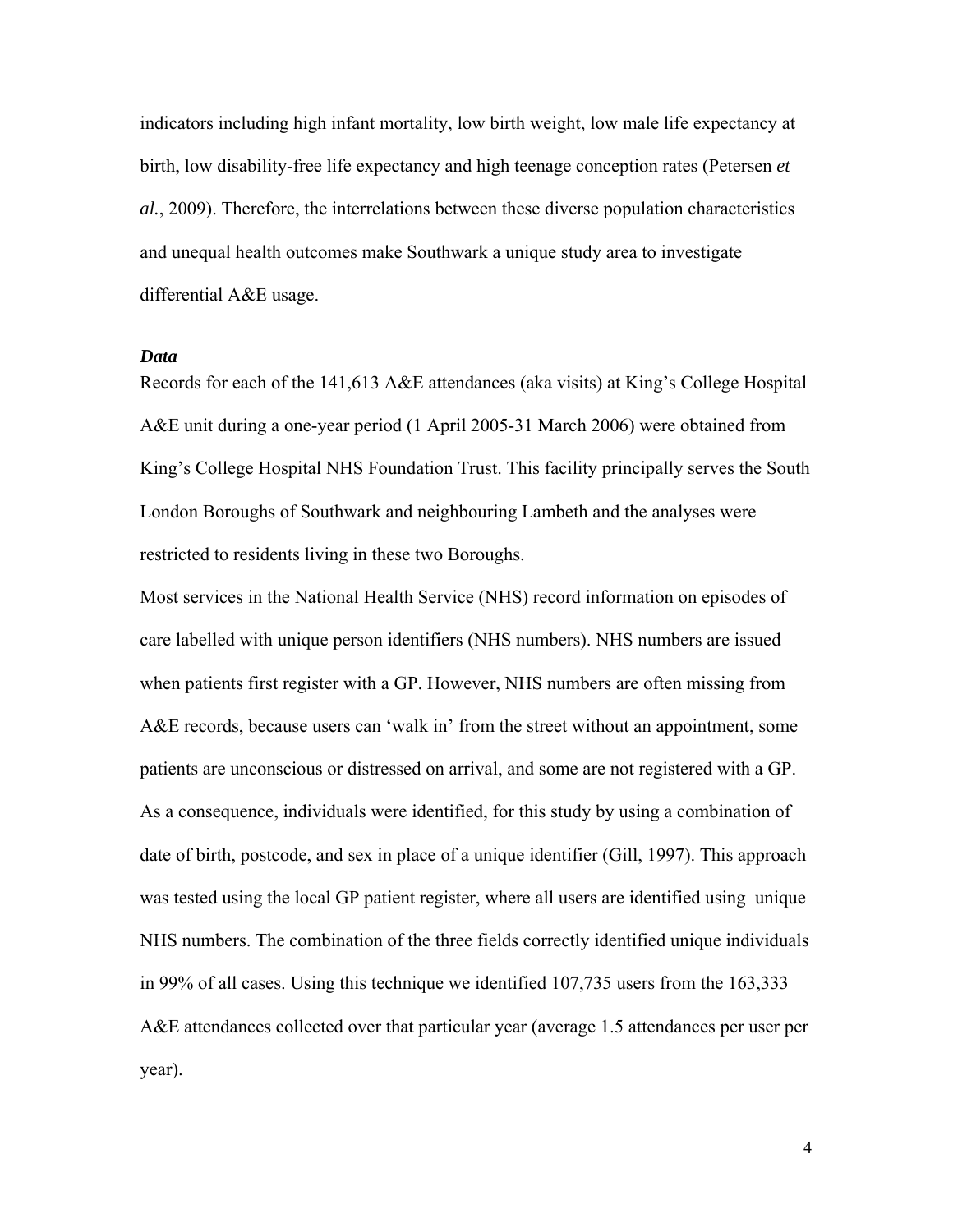### *Classification of outcome severity*

Many studies have been concerned with identifying A&E usage that is deemed *inappropriate*, *non-urgent*, *convenience-oriented*, *preventable* or *light* (Murphy, 1998a, Murphy, 1998b, Sempere-Selva *et al.*, 2001, Giesen *et al.*, 2006). In this research we have focussed on A&E outcome categories, because in comparison with other available data (diagnosis, triage, mode of transport) it is recorded at discharge rather than upon arrival (cf. triage) and it was also recorded more comprehensively (86% of attendances) than for any of the other characteristics. We reclassified the outcomes into four major categories of severity by drawing on the expertise of A&E staff:

(1) *Majors* containing major operations and emergency admission to hospital

(2) *Follow-up* containing cases where the attendee is referred to another speciality

(3) *Discharged* without follow-up; for those treated and discharged within 4 hours.

(4) *Did-Not-Wait* for those that did not wait to receive attention.

Examples of the *Majors* category are outcomes coded "Admit", "Gynae scanning", "Theatre" or "Died", indicating: hospitalisation, major complications, redirection to an operating theatre or death, respectively. *Follow-up* included categories such as "Eye clinic" or "Fracture clinic". *Discharged* included for instance, "Discharged" or more cryptic categories such as "Taxi". *Did-Not-Wait* contained the code for this outcome alone. Many of the codes in use required very specific, local knowledge such as the name of particular hospital wing or clinic.

Each of the 107,735 users was subsequently identified by the outcome of their first attendance within the study period resulting in a user classification with *Majors* (16%), *Follow-up* (24%), *Discharged* (44%) or *Did-Not-Wait* (2%). Users where the outcome data were missing (14%) were not analysed further, but resembled the *Discharged* category in their demographic profile. The analysis was performed on the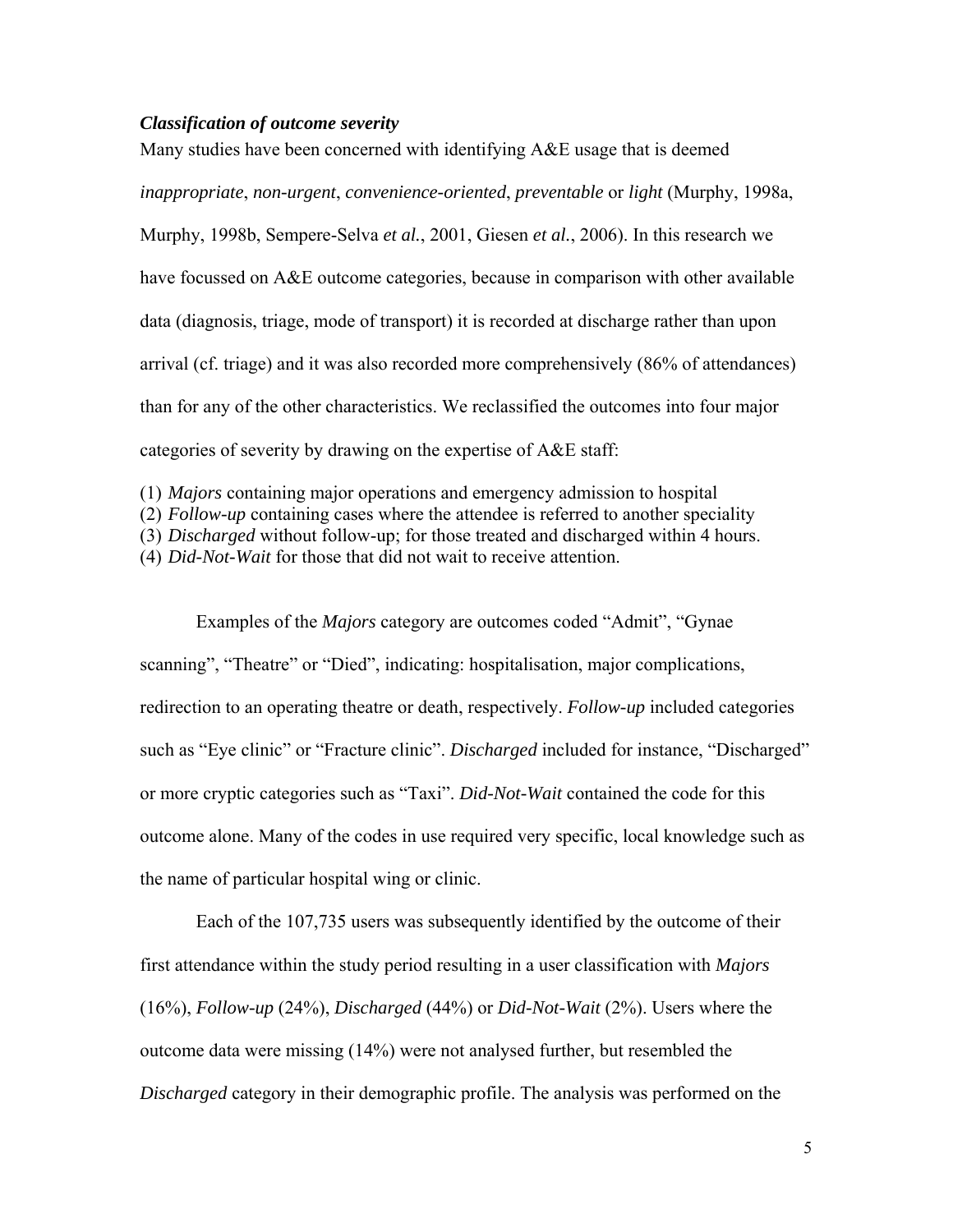93,096 users with outcome information. To focus on users that potentially could be treated in other healthcare settings we have chosen to assign repeat users, i.e. those that attended two or more times during the one year study period, to the *Discharged* and *Did-Not-Wait* categories and termed these 13,764 'light frequent users' for the purpose of this study. 'Light' is thus intended as an umbrella term for attendances that did not lead to hospitalisation or follow-up treatment. Non-registration with a GP was assumed where the GP details were either missing or coded as unknown.

#### *Statistical analysis*

Age- and sex-specific attendance rates were calculated as the number of attendances per user. Multiple logistic regression analysis was used to control for a number of potentially confounding factors (Long and Freese, 2006). The following independent categorical variables were included: sex; ethnicity; and area deprivation derived from the 2004 Index of Multiple Deprivation in quintiles (Department for Communities and Local Government, 2004). Ethnicity was assigned based on the user's forename and surname combination using the Onomap names classification software (Lakha *et al.,* forthcoming, Mateos, 2007a). In a small proportion of cases (4.6%) the Onomap software did not assign the user to a known ethnic group and the user was subsequently assigned to an 'Other' category. The age profile varied significantly across different ethnic groups (likelihood-ratio test of interaction,  $\chi^2$ =41.33, df=24, P=0.015) and the subsequent analyses were hence stratified by the following age groups: 0-15, 16-29, 30-44, 45+ years of age. Covariates were analysed for deviation from null using a Wald-test. The logit proportions of users not registered with a GP relative to all GP-registered users were likewise analysed with sex, deprivation and ethnicity as covariates in age stratified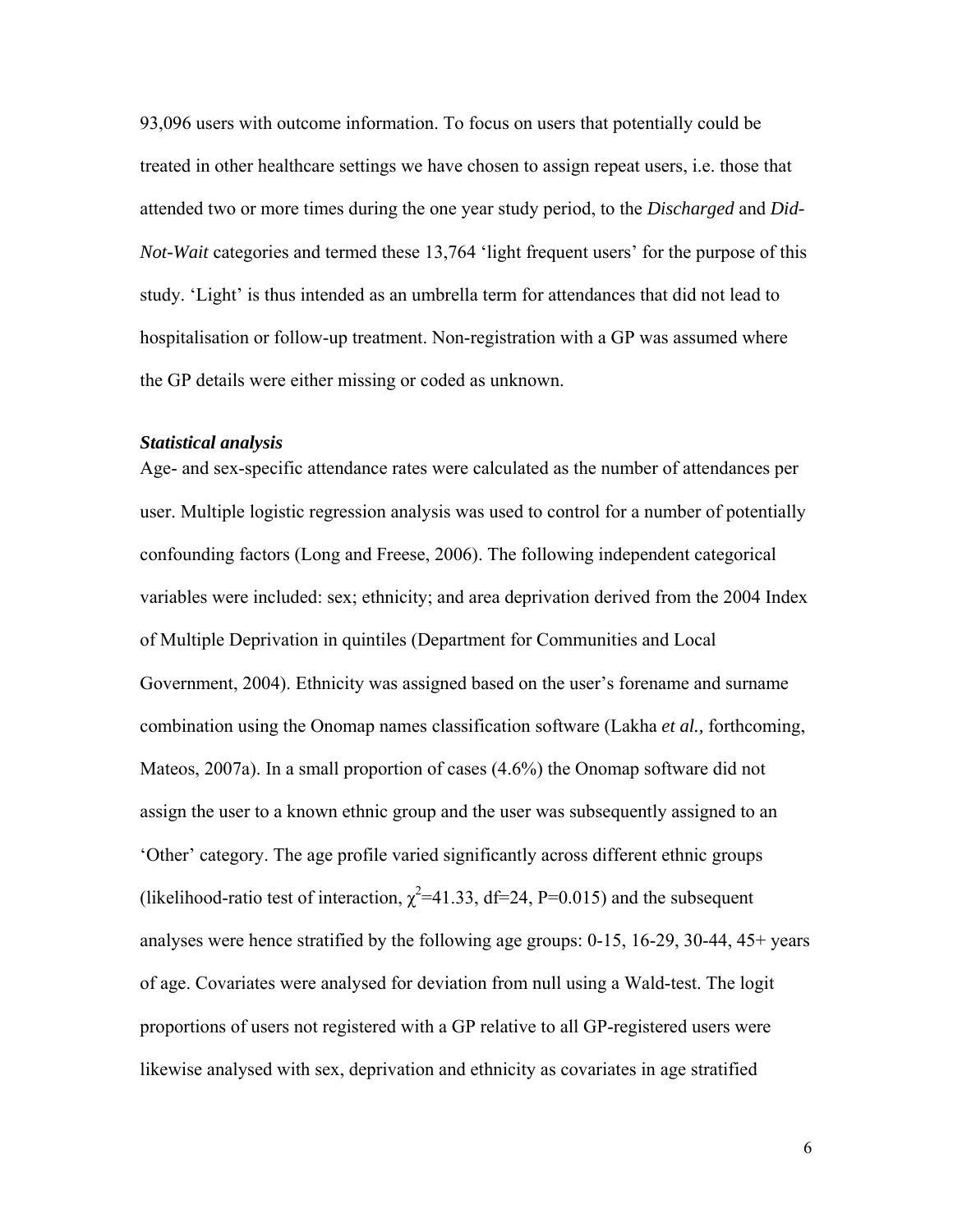analyses. All logistic regression models were furnished with Hosmer-Lemeshow goodness-of-fit statistics (in deciles) as to whether predicted values were significantly different from observed values (Long and Freese, 2006).

#### **Results**

Attendances per user were highest amongst the under-1 and 1-4 year olds, but then tailed off only to rise again after 40 years of age for men and age 50 for women (Figure 1).

(Figure 1 – about here)

## *Light frequent users*

The 13,764 light frequent users accounted for 38,002 attendances (28.8% of all attendances). On average, a light frequent user attended A&E 2.8 times per year; nearly twice the overall average of 1.5 attendances per user per year.

There were more light frequent users among men than women and this gender effect was significant for the 30-44 and 45+ age groups (Table 1). There were more light frequent users in the four most deprived areas; they were 22-31% more common among 0-15 year olds, 18-23% for 30-44 year olds, and 19-32% for 45+ year olds. Ethnic group, determined by ethnicity, was only significant as a covariate for the 0-15 year cohort, where users with names classified as Eastern European (OR 1.58, 95% CI 1.27-1.98), Hispanic (OR 1.17, 95% CI 1.03-1.35) and Muslim (OR 1.13, 95% CI 1.26) were more likely to be repeat users relative to the reference population with English names.

(Table 1 and 2 – about here)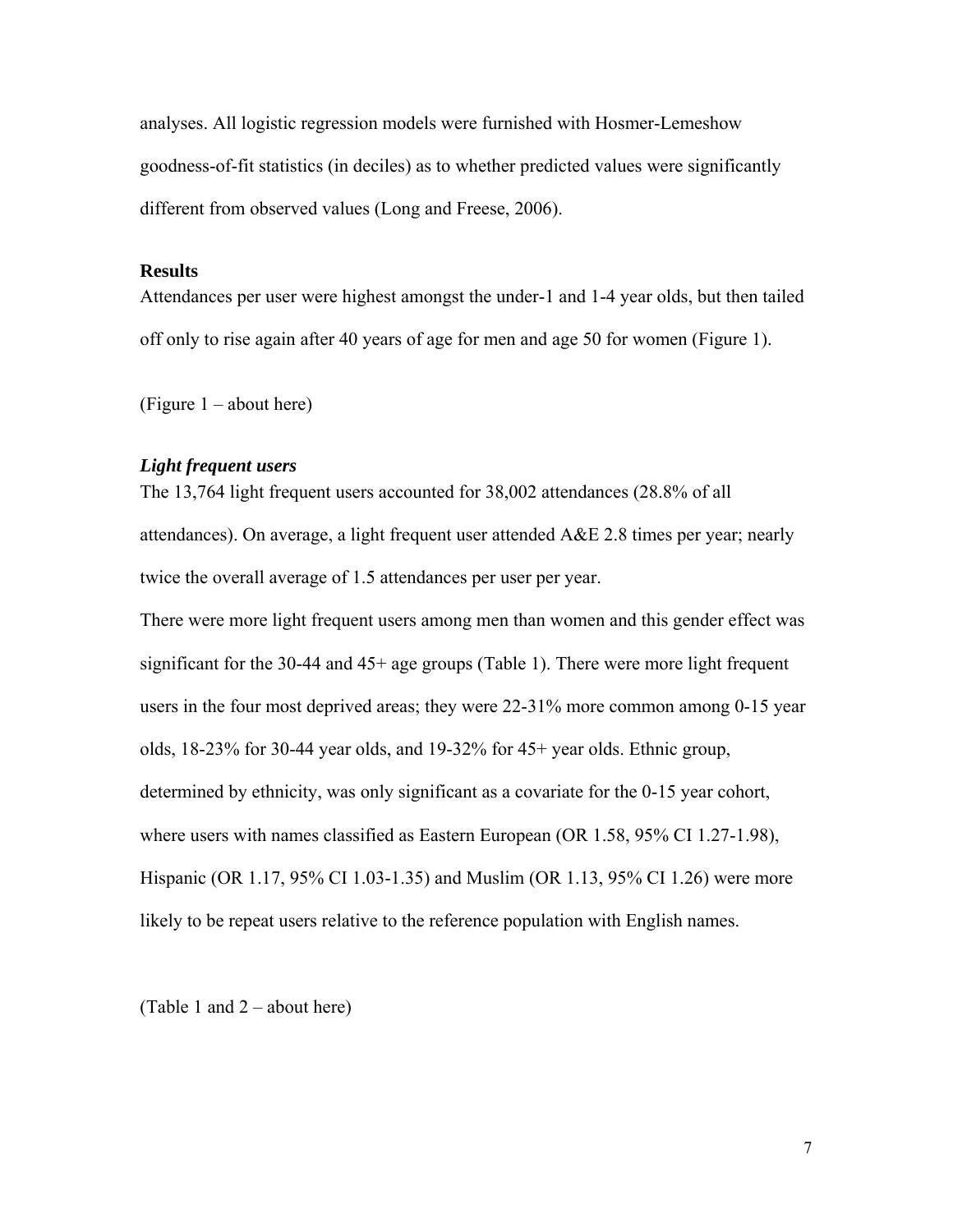### *Non-registration with a GP*

There were 15,062 A&E users who were not classed as registered with a GP, amounting to 16% of users. Non-registration by age group was 6% for 0-15 year olds, 30% for 16-29 year olds, 19% for 30-44 year olds and 9% for 45+ year olds. Children of many ethnic minority groups had lower rates of GP-registration relative to those with English (the reference population) or Celtic names (Table 2). Lower rates of registration also persisted for ethnic minorities throughout the adult age groups, especially for the non-British Europeans and other minority name origin groups. Adult men were 39-59% less likely than women to be registered with a GP in their respective age groups. The effects of area deprivation were relatively weak and did not follow a clear trend. Hypothetically, it might be anticipated that users not registered with a GP would rely on A&E for nonurgent care needs. However, we found that light frequent users were consistently 25- 39%, more likely to be registered relative to all other users.

A more detailed analysis revealed that non-registration with a GP was much more common in users with names associated with EU-15 countries (the fifteen pre-2004 EU Member States) as well as from Eastern Europe and China (see Table 3).

(Table 3 – about here)

### **Discussion**

A much repeated assertion within the healthcare profession is that many ethnic minority groups are not yet accustomed to the healthcare system and therefore go to A&E with minor ailments (Hargreaves *et al.*, 2006). Name-based ethnicity coding has been suggested as a way in which local healthcare authorities can identify such user groups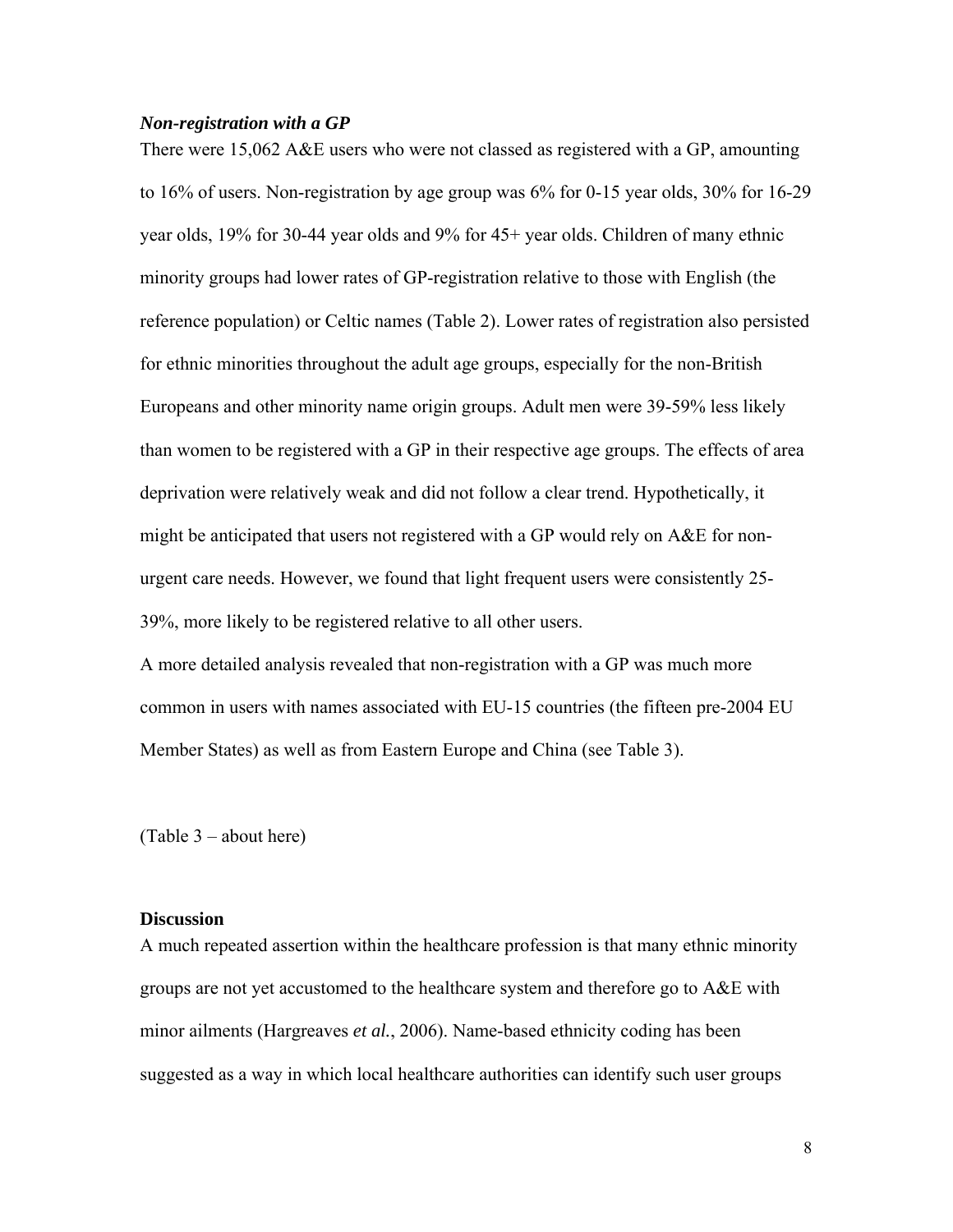and design social marketing campaigns to divert them to more cost-effective alternatives (Nanchahal *et al.*, 2001, Leaman *et al.*, 2006). The Inner London location of King's College Hospital A&E means that it serves a very fluid, diverse and multicultural population. Relating these general area characteristics to patients presenting at A&E facilities is complicated by the lack of population registers with usable information on ethnic group and indicators of local, regional or national residential mobility. The analysis described in this paper offers a way around this methodological problem.

Ethnic group information is routinely collected from users of NHS services, but in the case of A&E, missing and inconsistent data often make this source inadequate for analysis. Interestingly, A&E records are, at the same time, one of the few data sources that are likely to correspond with the *de facto* population characteristics at any given point in time. Name-based ethnicity classification of populations can in such cases provide a timely insight into questions of population mobility, international migration, utilisation and accessibility of public services, health inequality, and so forth (Mateos, 2007a, Mateos, 2007b). One of the problems with applying name-based ethnicity classifications in these cases, however, is that crude numerical analysis may simply and unjustly encourage the stigmatisation of entire ethnic groups. With this research we have instead tried to focus on healthcare seeking behaviours, specifically of light frequent use of A&E within a one year time period, and compared this to GP-registration rates within the same population. We have used a novel names-based ethnicity classification to do this (Mateos, 2007a, Mateos, 2007b). The Onomap methodology takes both forename and surname into account when assigning an individual to the most likely group based on culture, ethnicity and linguistic indicators. The classification provides a flexible and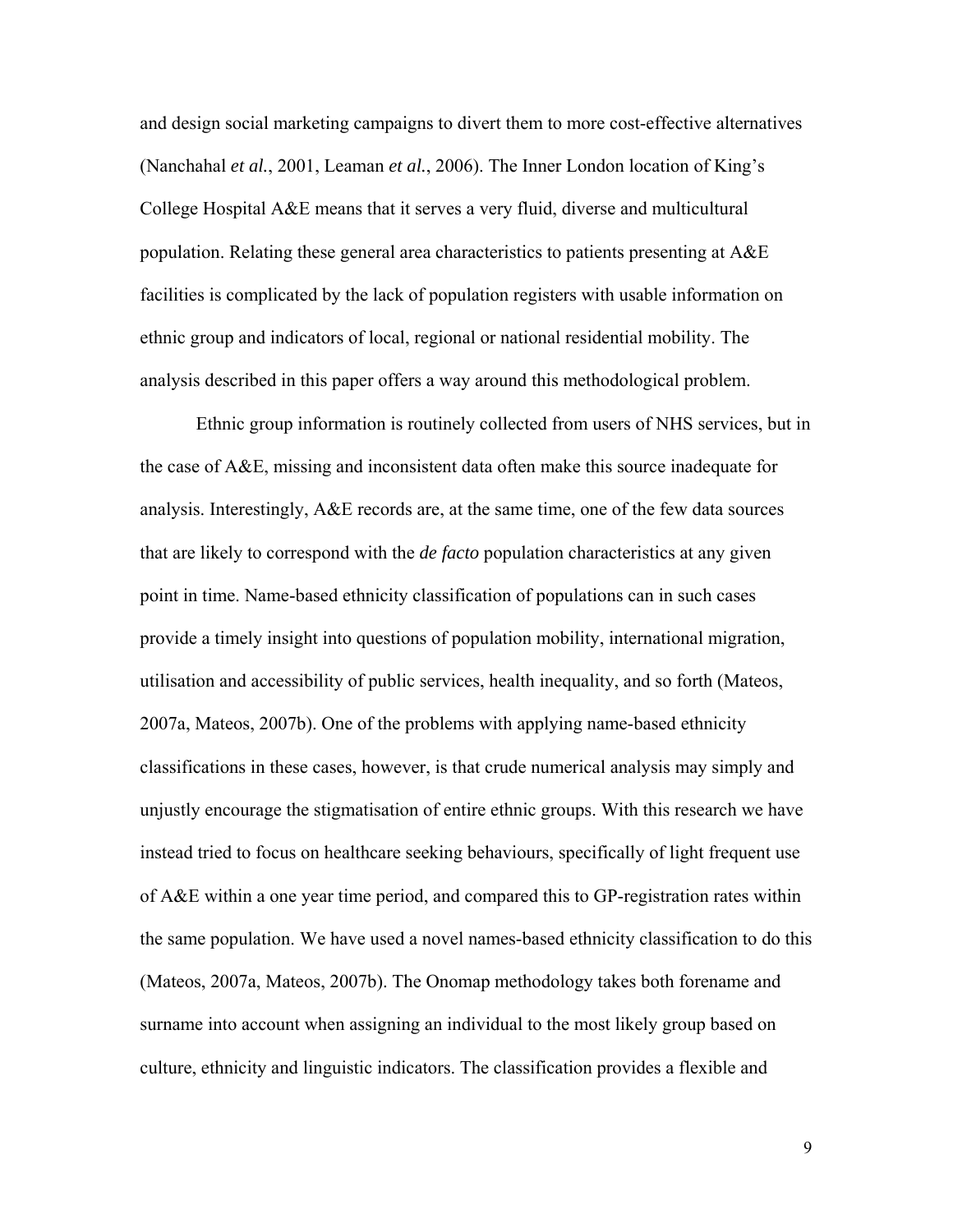readily updateable means of assigning ethnic minority groups, where self-reported ethnicity is not available to the desired quality (Mateos, 2007b, Mateos, 2007a, Gibin *et al.*, 2009). Onomap has been evaluated against large population registers where the selfreported ethnicity is available next to a person's name, and preliminary results show an overall specificity and sensitivity around 80-90% (Lakha *et al.*, forthcoming).

Children under 1 year of age were up to 80% more likely to be light frequent users relative to the overall average. This result corresponds with the findings of Agran et al. (2003), that children aged 15-17 months have the highest injury rates of all children under 16 years of age. This age period coincides with the time at which most children start to stand up and learn to walk, develop inquisitive behaviour and increase hand-tomouth activity. Agran et al. (2003) showed that the primary causes are, in decreasing order, falls, poisoning, transportation, foreign bodies, and fires and burns. Another potential cause is the incidence of certain early age childhood diseases. Parents are generally thought to be more risk averse with their young children and will go to A&E for reassurance. In this cross-sectional study it is difficult to separate out the somewhat subjectively termed 'worried parent' effect. We concur with view of Murphy (1998a) that any classification of 'inappropriateness' for A&E attendance is essentially subjective. Infants may, as mentioned above, be taken to A&E as a consequence of higher accident rates for this age group, sudden fevers and other morbidities as well as an actual higher risk of mortality (Gavrilov and Gavrilova, 2001). This suggests that although children are the most frequent light users, there are fundamental principles at work that would make it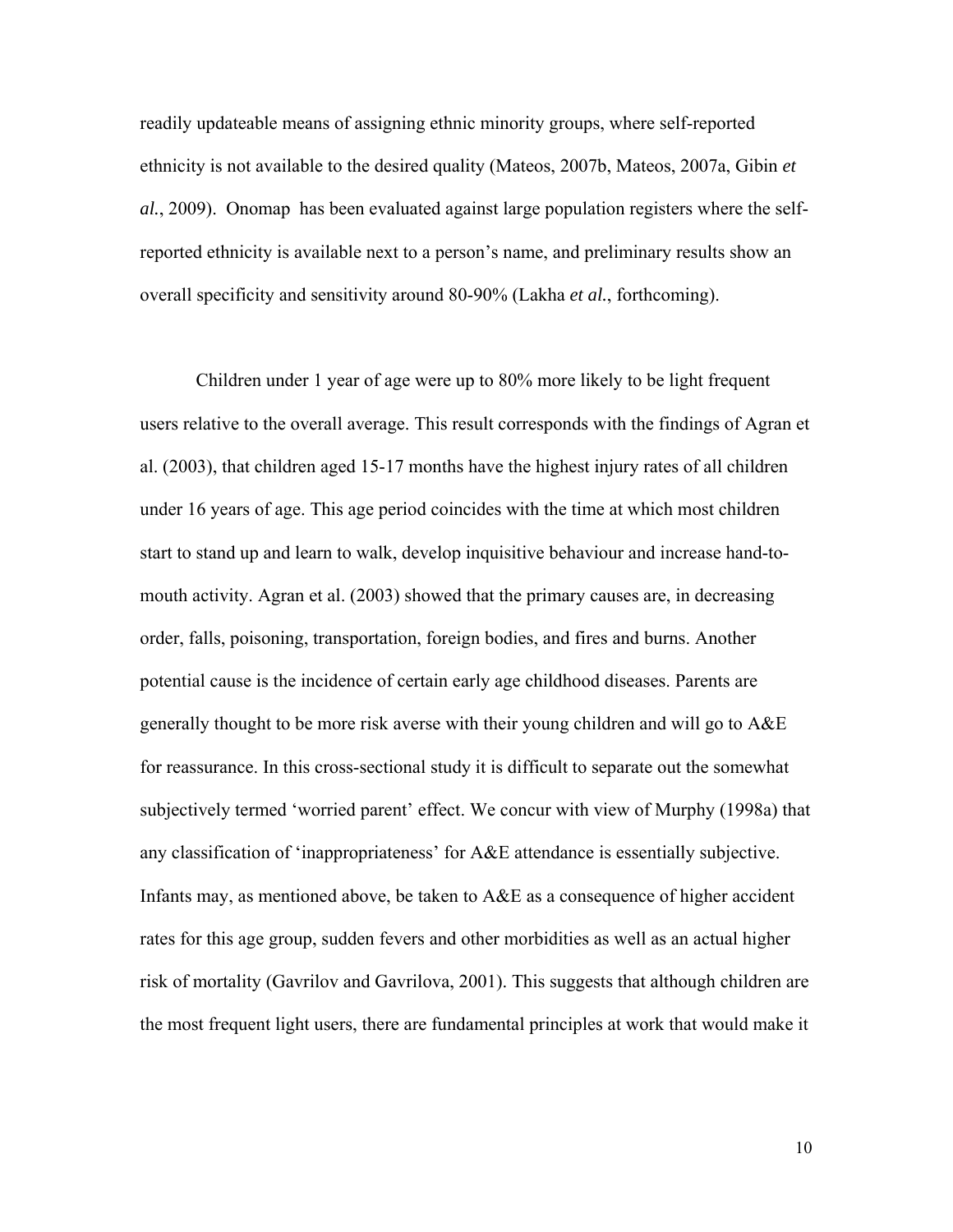difficult and possibly unethical to reduce this type health seeking behaviour on the basis of cost-cutting.

More men than women fell into the target category of light frequent users in the 30-44 and 45+ year age groups, although only with a risk difference of 7-8% (Table 1). The effects for area deprivation were generally weak or did not follow a specific gradient apart from that the most deprived  $4/5<sup>th</sup>$  of the area usually had greater odds ratios than the least deprived quintile. A number of other studies have identified stronger gradients with area deprivation (see e.g. studies in Kendrick *et al.*, 2005). The majority of the population in this study, however, resided in areas ranking amongst the 20% most deprived nationally. Consequently, the study area has less variation with regards to area deprivation, which is another likely reason for the relatively weak effects of deprivation found in this study.

We identified very few significant differences within this very ethnically diverse user group with regards to light frequent use of A&E. The exception to the general trend concerned the 0-15 year old age cohort, where users with names classified as Eastern European and some other name minorities were more likely to be repeat users relative to the reference population with English names. Further qualitative research is needed to uncover whether these groups of families have particular needs that should be addressed and whether more could be done to accommodate these potential needs in a primary care setting.

An alternative explanation for the apparent equality in light A&E usage might be that inner city GP services are not considered equally attractive/acceptable by different ethnic groups. A study by Rajpar et al. (2000) showed that among users of A&E and out-of-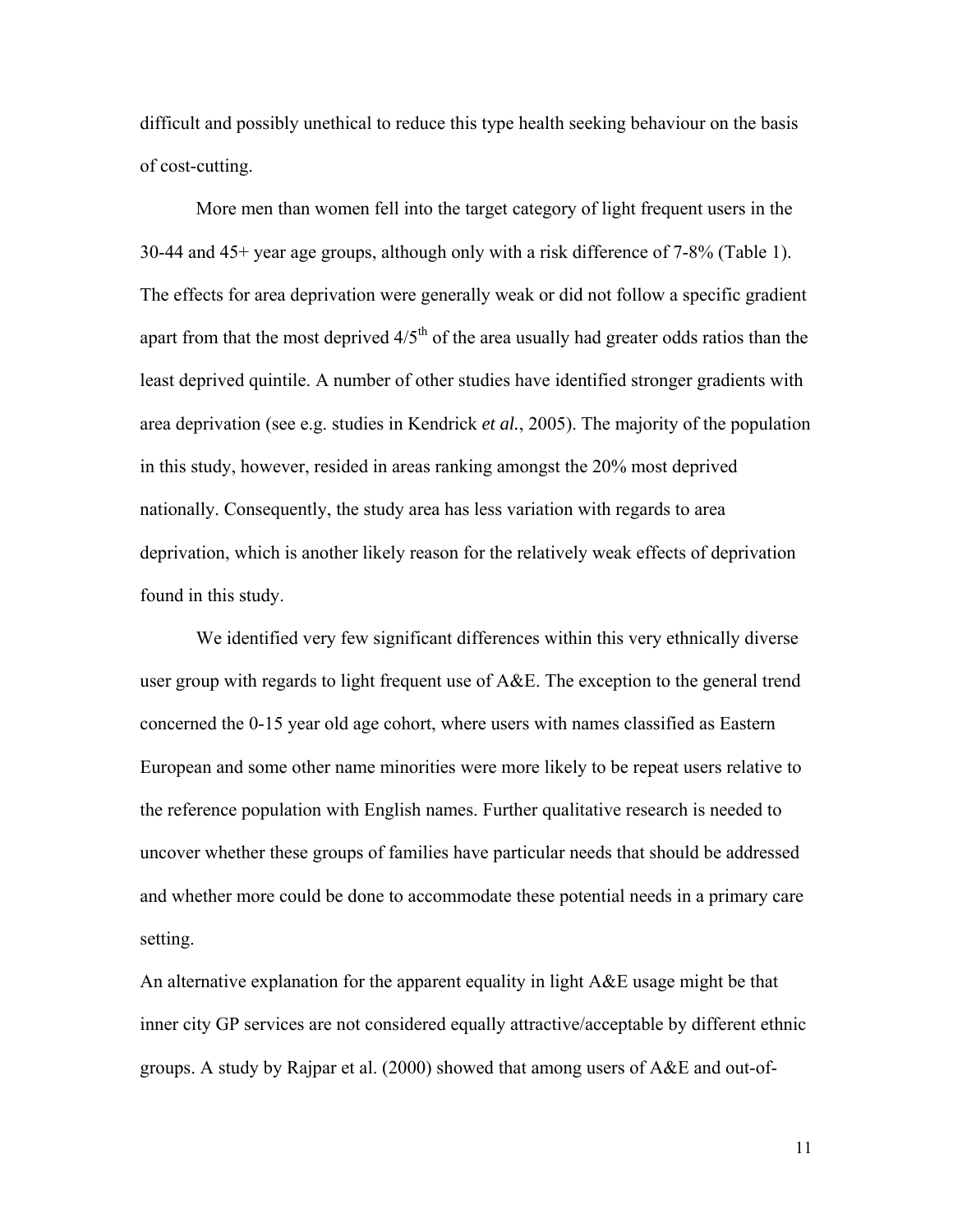hours GP services in inner Birmingham (UK) those of White ethnic background were more likely to use A&E rather than the GP alternative compared to other ethnic groups.

Low GP registration rates have for years been associated with the fluid populations of inner city areas (Haynes *et al.*, 1995, Hargreaves *et al.*, 2006) and especially among the 20-40 year olds and men more than women (Millett *et al.*, 2005). In this study the level of non-registration was particularly high amongst users with names originating in Poland (51%) as well as with users from many of the fifteen pre-2004 EU membership countries (25-30% non-registration). Adult men were also 39-59% less likely than women to be registered with a GP in their respective age groups (Table 3). Poland is the largest of the ten new Eastern European countries that joined the EU in 2004 and differences in GP-registration rate could be interpreted as an effect of a shorter period of residence for the citizens of the EU accession countries (Leaman *et al* 2006). Hypothetically users not registered with a GP might rely on A&E for non-urgent care needs. However, we found that light frequent users were consistently, 25-39%, more likely to be registered relative to all other users (Table 2). There may be at least two different possible explanations for this. First, it could be interpreted as a type of 'healthy user' bias, i.e. the effect that some patients are more concerned about their health than others, engage in healthier lifestyles and also tend to use the healthcare services more often and more assertively than others. Second, a correlation between health service registration and healthcare seeking behaviour could alternatively be interpreted as a result of a prevalence-incidence bias (Delgado-Rodriguez and Llorca, 2004), where users that are more likely to leave an area also have different healthcare needs and behaviours to those resident for longer periods of time. Although this is an interesting counter-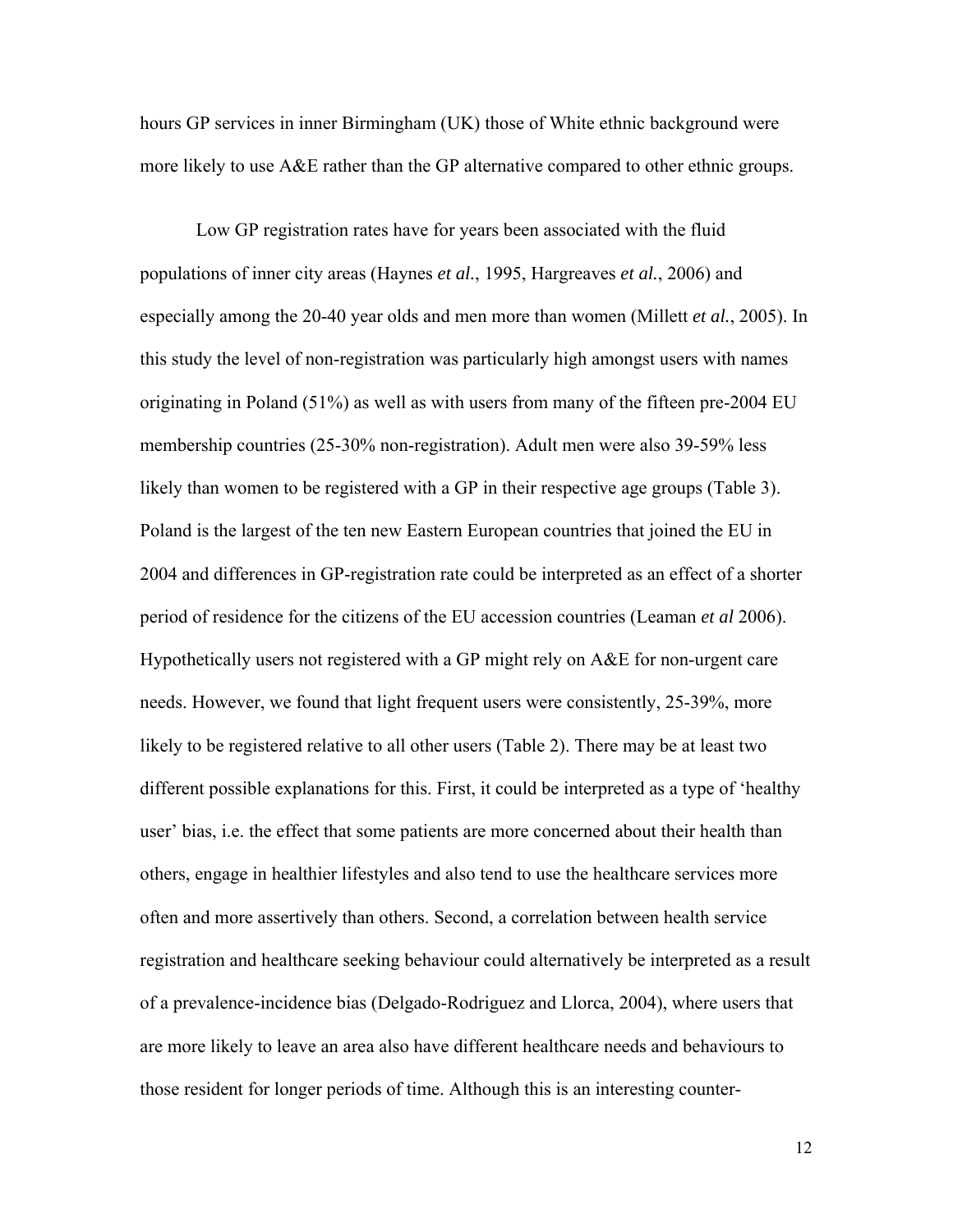hypothesis the actual number of contacts that most users have with the  $A\&E$  services are probably too infrequent to fully disentangle such a relationship using routinely collected data for an annual period.

There is a continuing debate about the health of ethnic minorities in general and recent migrants in particular, much of it focused upon access and use of healthcare services. We concur with Mladovsky (2009) about the importance of monitoring equity in these areas. There are many known examples of inequalities, for example in the uptake of vaccination and screening, as well as the use of dental, sexual, mental, inpatient, outpatient, and long-term health care services (Mladovsky, 2009). Yet there are also other examples in which ethnicity or migrant status does not appear to constitute a specific risk factor. The findings from this study enabled the local healthcare authority to focus upon potentially unmet needs of children from ethnic minorities. The results of this research suggest that campaigns to increase GP registrations should not be priorities for resource expenditure.

Names-based ethnicity classifications may present a promising means of updating and informing local healthcare programmes, especially where ethnicity - self-reported or otherwise - is not available to the desired level of granularity or with near complete coverage. We see our approach as a 'first filter' or segmentation method to identify groups with particular needs or behaviours, that can assist health authorities in selecting individuals, for example for focus groups that in turn might garner valuable insights to inform public health campaigns and optimise the use of local healthcare services. The study also highlights some of the pitfalls associated with this type of analysis that users should be aware of.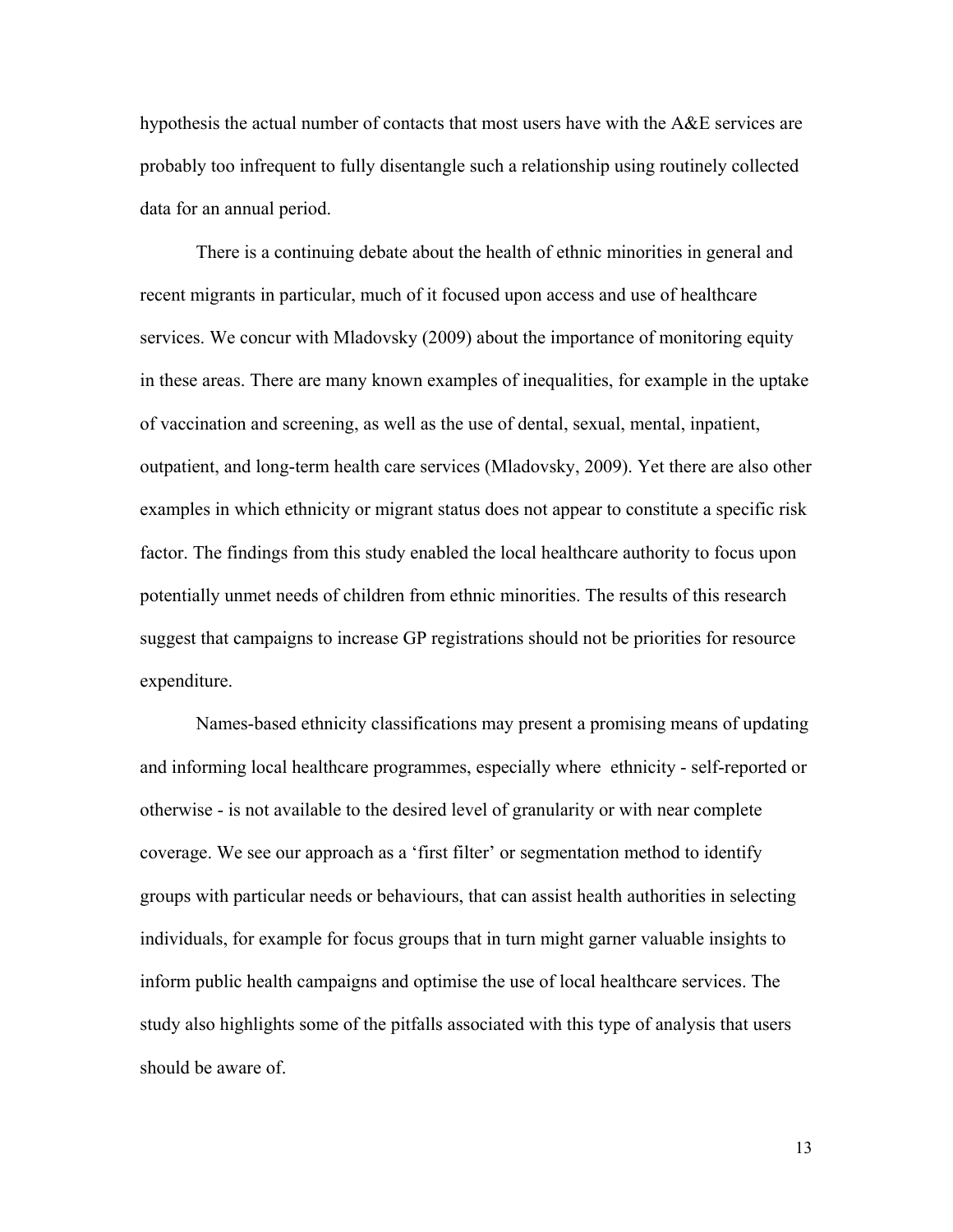| Age strata | Covariates                                                                       | Level            | Odds Ratio          | P-value (Wald) |  |  |
|------------|----------------------------------------------------------------------------------|------------------|---------------------|----------------|--|--|
| $0-15$ yr  | <b>Sex</b>                                                                       |                  |                     | 0.3802         |  |  |
|            |                                                                                  | Men              | Ref                 |                |  |  |
|            |                                                                                  | Women            | $0.97(0.91 - 1.04)$ |                |  |  |
|            | Deprivation                                                                      |                  |                     | < 0.0001       |  |  |
|            |                                                                                  | 1st Least        | Ref                 |                |  |  |
|            |                                                                                  | 2 <sup>nd</sup>  | $1.31(1.18-1.46)$   |                |  |  |
|            |                                                                                  | 3 <sup>rd</sup>  | $1.22(1.10-1.36)$   |                |  |  |
|            |                                                                                  | 4 <sup>th</sup>  | $1.25(1.13-1.39)$   |                |  |  |
|            |                                                                                  | 5th Most         | $1.22(1.11-1.36)$   |                |  |  |
|            |                                                                                  |                  |                     |                |  |  |
|            | Ethnicity                                                                        |                  | Ref                 | < 0.0001       |  |  |
|            |                                                                                  | English          |                     |                |  |  |
|            |                                                                                  | African          | $0.96(0.86-1.07)$   |                |  |  |
|            |                                                                                  | Celtic           | $1.00(0.91-1.09)$   |                |  |  |
|            |                                                                                  | Eastern European | $1.58(1.27-1.98)$   |                |  |  |
|            |                                                                                  | European other   | $1.11(0.93-1.32)$   |                |  |  |
|            |                                                                                  | Hispanic         | $1.17(1.03-1.35)$   |                |  |  |
|            |                                                                                  | Muslim           | $1.13(1.02-1.26)$   |                |  |  |
|            |                                                                                  | Other            | $1.18(1.06-1.31)$   |                |  |  |
|            | Goodness-of-fit: $N = 24,363$ ; Hosmer-Lemeshow (df) = 2.29(8); P-value = 0.9707 |                  |                     |                |  |  |
| Age strata | Covariates                                                                       | Level            | Odds Ratio          | P-value (Wald) |  |  |
| 16-29 yr   | <b>Sex</b>                                                                       |                  |                     | 0.9885         |  |  |
|            |                                                                                  | Men              | Ref                 |                |  |  |
|            |                                                                                  | Women            | $1.00(0.93-1.08)$   |                |  |  |
|            | Deprivation                                                                      |                  |                     | 0.0549         |  |  |
|            |                                                                                  | 1st Least        | Ref                 |                |  |  |
|            |                                                                                  | 2 <sup>nd</sup>  | $1.13(1.00-1.27)$   |                |  |  |
|            |                                                                                  | 3 <sup>rd</sup>  | $1.15(1.02-1.29)$   |                |  |  |
|            |                                                                                  | 4 <sup>th</sup>  | $1.19(1.06-1.33)$   |                |  |  |
|            |                                                                                  | 5th Most         | $1.10(0.98-1.24)$   |                |  |  |
|            | Ethnicity                                                                        |                  |                     | 0.2873         |  |  |
|            |                                                                                  | English          | Ref                 |                |  |  |
|            |                                                                                  | African          | $1.04(0.89-1.20)$   |                |  |  |
|            |                                                                                  | Celtic           | $1.00(0.98-1.24)$   |                |  |  |
|            |                                                                                  | Eastern European | $1.01(0.84-1.20)$   |                |  |  |
|            |                                                                                  | European other   | $0.84(0.70-1.00)$   |                |  |  |
|            |                                                                                  | Hispanic         | $1.04(0.90-1.21)$   |                |  |  |
|            |                                                                                  | Muslim           | $1.08(0.95-1.23)$   |                |  |  |
|            |                                                                                  | Other            | $0.91(0.80-1.04)$   |                |  |  |
|            | Goodness-of-fit: $N = 23,370$ ; Hosmer-Lemeshow (df) = 3.82(8); P-value = 0.8727 |                  |                     |                |  |  |
|            |                                                                                  |                  |                     |                |  |  |
| Age strata | Covariates                                                                       | Level            | Odds Ratio          | P-value (Wald) |  |  |

|        | Table 1 light frequent usage of A&E. Multivariable logistic regression analysis stratified |  |  |
|--------|--------------------------------------------------------------------------------------------|--|--|
| by age |                                                                                            |  |  |

14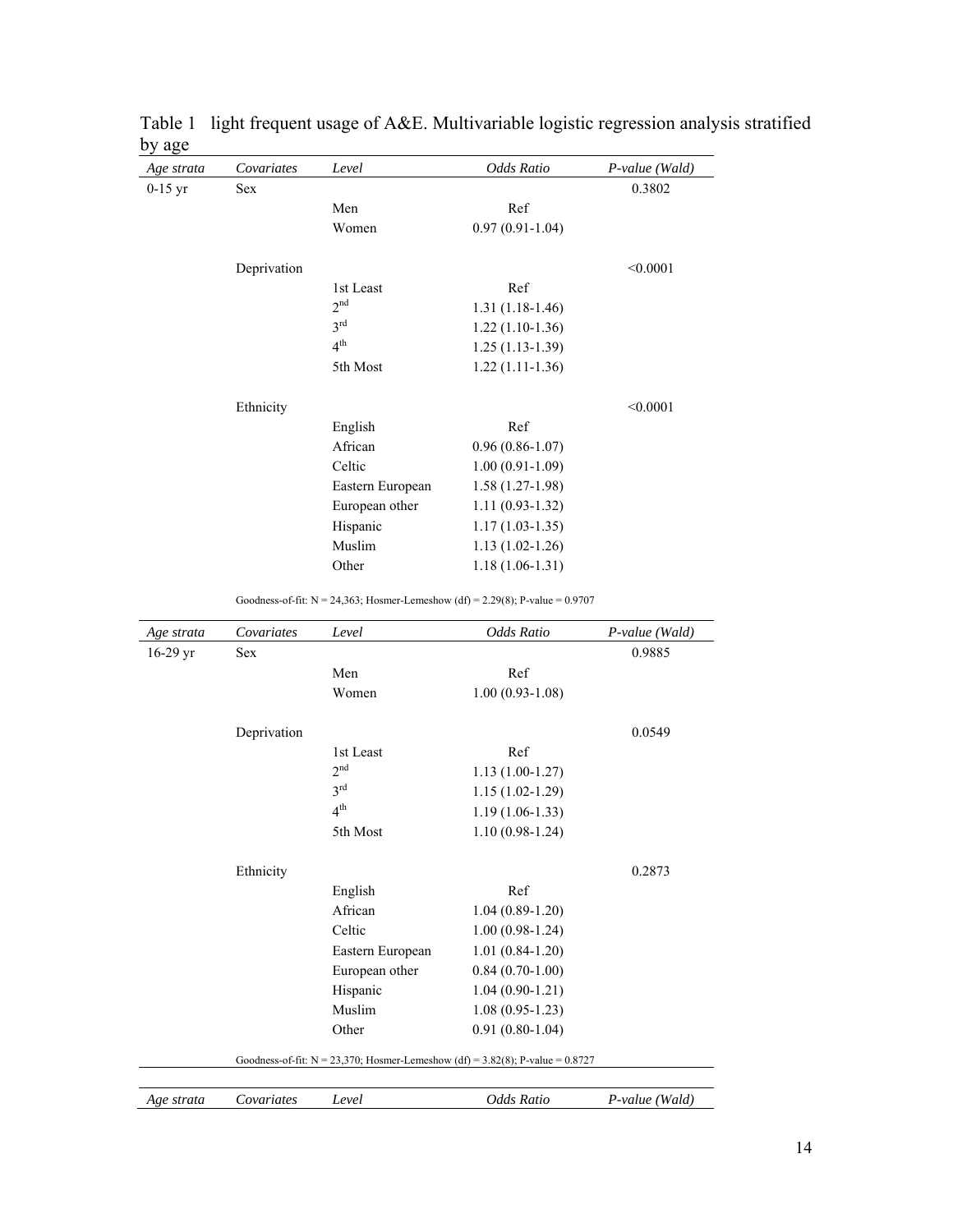| 30-44 yr | <b>Sex</b>  |                  |                     | 0.0436 |
|----------|-------------|------------------|---------------------|--------|
|          |             | Men              | Ref                 |        |
|          |             | Women            | $0.92(0.85-1.00)$   |        |
|          | Deprivation |                  |                     | 0.0007 |
|          |             | 1st Least        | Ref                 |        |
|          |             | 2 <sup>nd</sup>  | $1.02(0.90-1.16)$   |        |
|          |             | 3 <sup>rd</sup>  | $1.18(1.05-1.34)$   |        |
|          |             | 4 <sup>th</sup>  | $1.19(1.05-1.34)$   |        |
|          |             | 5th Most         | $1.23(1.09-1.39)$   |        |
|          | Ethnicity   |                  |                     | 0.2175 |
|          |             | English          | Ref                 |        |
|          |             | African          | $0.91(0.79-1.06)$   |        |
|          |             | Celtic           | $1.03(0.93-1.14)$   |        |
|          |             | Eastern European | $1.03(0.79-1.33)$   |        |
|          |             | European other   | $0.84(0.69-1.03)$   |        |
|          |             | Hispanic         | $1.07(0.92 - 1.25)$ |        |
|          |             | Muslim           | $1.06(0.92 - 1.22)$ |        |
|          |             | Other            | $0.89(0.76-1.04)$   |        |
|          |             |                  |                     |        |

Goodness-of-fit:  $N = 22,787$ ; Hosmer-Lemeshow (df) = 14.7(8); P-value = 0.0653

| Age strata | Covariates  | Level            | Odds Ratio          | P-value (Wald) |
|------------|-------------|------------------|---------------------|----------------|
| $45+yr$    | Sex         |                  |                     | 0.0385         |
|            |             | Men              | Ref                 |                |
|            |             | Women            | $0.92(0.84-1.00)$   |                |
|            | Deprivation |                  |                     | 0.0002         |
|            |             | 1st Least        | Ref                 |                |
|            |             | 2 <sup>nd</sup>  | $1.19(1.05-1.36)$   |                |
|            |             | 3 <sup>rd</sup>  | $1.13(0.99-1.29)$   |                |
|            |             | 4 <sup>th</sup>  | $1.29(1.13-1.46)$   |                |
|            |             | 5th Most         | $1.32(1.16-1.50)$   |                |
|            | Ethnicity   |                  |                     | 0.6415         |
|            |             | English          | Ref                 |                |
|            |             | African          | $1.13(0.93-1.36)$   |                |
|            |             | Celtic           | $0.99(0.89-1.10)$   |                |
|            |             | Eastern European | $0.93(0.61-1.41)$   |                |
|            |             | European other   | $1.00(0.78-1.30)$   |                |
|            |             | Hispanic         | $1.21(0.98-1.49)$   |                |
|            |             | Muslim           | $0.98(0.82 - 1.17)$ |                |
|            |             | Other            | $0.98(0.82 - 1.17)$ |                |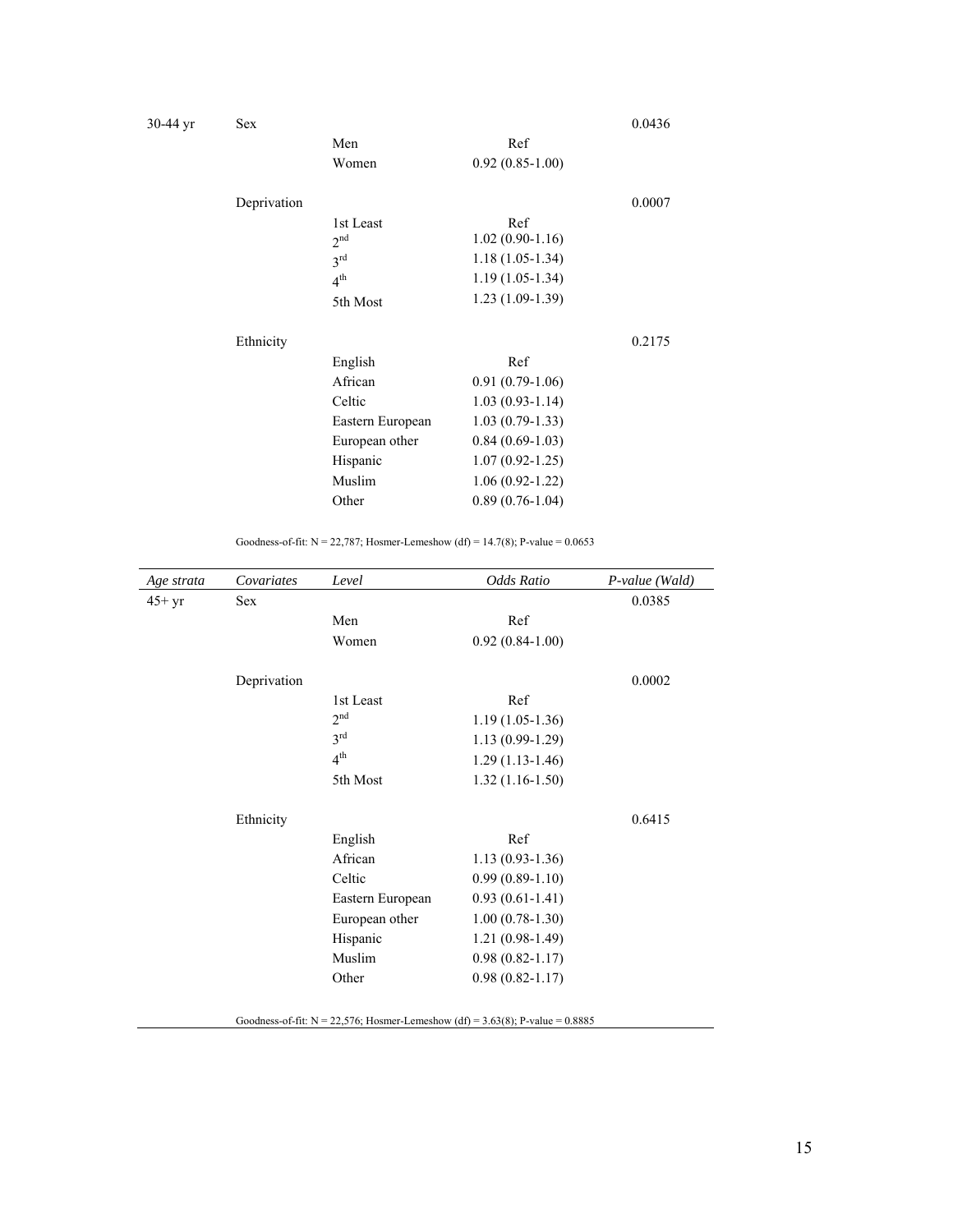| Age strata | Covariates    | Level            | Odds Ratio          | P-value (Wald) |
|------------|---------------|------------------|---------------------|----------------|
| $0-15$ yr  | Sex           |                  |                     | 0.9582         |
|            |               | Men              | Ref                 |                |
|            |               | Women            | $0.92(0.83 - 1.02)$ |                |
|            | Deprivation   |                  |                     | 0.1426         |
|            |               | 1st Least        | Ref                 |                |
|            |               | 2 <sup>nd</sup>  | $1.20(1.00-1.43)$   |                |
|            |               | 3 <sup>rd</sup>  | $1.14(0.97-1.36)$   |                |
|            |               | 4 <sup>th</sup>  | $1.08(0.91-1.28)$   |                |
|            |               | 5th Most         | $0.92(0.78-1.10)$   |                |
|            | User category |                  |                     | < 0.0001       |
|            |               | Other            | Ref                 |                |
|            |               | Light frequent   | $0.61(0.53-0.71)$   |                |
|            | Ethnicity     |                  |                     | < 0.0001       |
|            |               | English          | Ref                 |                |
|            |               | African          | $1.23(1.02-1.48)$   |                |
|            |               | Celtic           | $1.14(0.97-1.34)$   |                |
|            |               | Eastern European | $2.54(1.85-3.49)$   |                |
|            |               | European other   | $1.52(1.16-2.00)$   |                |
|            |               | Hispanic         | $1.82(1.48-2.24)$   |                |
|            |               | Muslim           | $1.40(1.18-1.66)$   |                |
|            |               | Other            | $1.53(1.29-1.81)$   |                |
|            |               |                  |                     |                |

Table 2 GP registration. Multivariable logistic regression analysis of users not registered with a GP. Stratified by age

Goodness-of-fit:  $N = 24,363$ ; Hosmer-Lemeshow (df) = 2.57(8); P-value = 0.9582

| Age strata | Covariates    | Level            | Odds Ratio          | $P$ -value (Wald) |
|------------|---------------|------------------|---------------------|-------------------|
| $16-29$ yr | Sex           |                  |                     |                   |
|            |               | Men              | Ref                 |                   |
|            |               | Women            | $0.59(0.56-0.63)$   |                   |
|            | Deprivation   |                  |                     | < 0.0001          |
|            |               | 1st Least        | Ref                 |                   |
|            |               | 2 <sup>nd</sup>  | $1.16(1.06-1.26)$   |                   |
|            |               | 3 <sup>rd</sup>  | $0.90(0.82-0.99)$   |                   |
|            |               | 4 <sup>th</sup>  | $0.91(0.83-1.00)$   |                   |
|            |               | 5th Most         | $0.85(0.78-0.94)$   |                   |
|            | User category |                  |                     | < 0.0001          |
|            |               | Other            | Ref                 |                   |
|            |               | Light frequent   | $0.77(0.71-0.84)$   |                   |
|            | Ethnicity     |                  |                     | < 0.0001          |
|            |               | English          | Ref                 |                   |
|            |               | African          | $1.01(0.89-1.15)$   |                   |
|            |               | Celtic           | $1.00(0.92 - 1.09)$ |                   |
|            |               | Eastern European | $5.26(4.61-6.00)$   |                   |
|            |               | European other   | $2.83(2.50-3.20)$   |                   |
|            |               | Hispanic         | $2.60(2.33-2.90)$   |                   |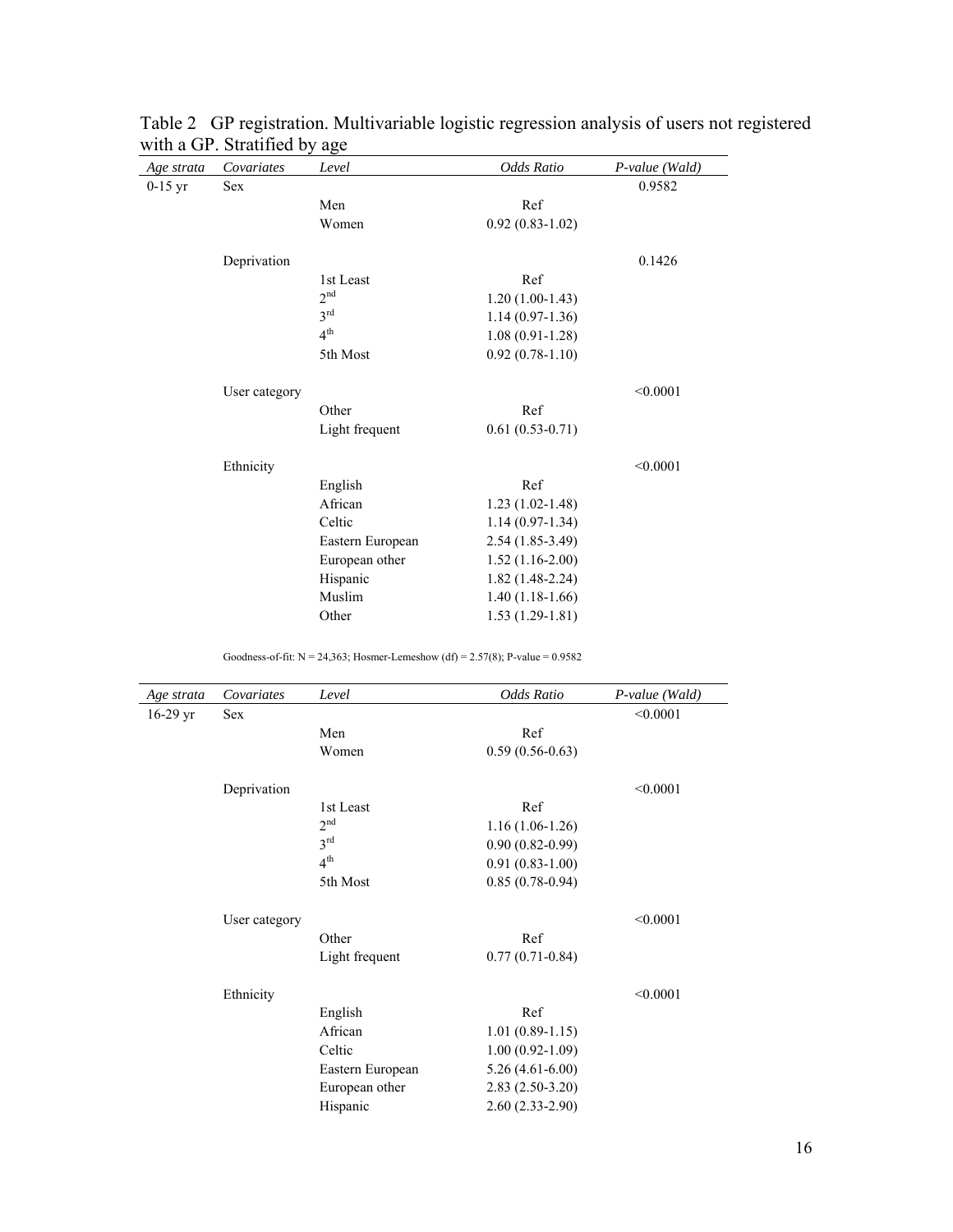| Muslim | $1.13(1.02-1.26)$   |
|--------|---------------------|
| Other  | $2.56(2.33 - 2.82)$ |

| Age strata | Covariates    | Level            | Odds Ratio          | $P$ -value (Wald) |
|------------|---------------|------------------|---------------------|-------------------|
| 30-44 yr   | <b>Sex</b>    |                  |                     | < 0.0001          |
|            |               | Men              | Ref                 |                   |
|            |               | Women            | $0.41(0.38-0.44)$   |                   |
|            | Deprivation   |                  |                     | 0.0343            |
|            |               | 1st Least        | Ref                 |                   |
|            |               | 2 <sup>nd</sup>  | $1.06(0.96-1.18)$   |                   |
|            |               | 3 <sup>rd</sup>  | $0.96(0.86-1.07)$   |                   |
|            |               | 4 <sup>th</sup>  | $0.96(0.86-1.07)$   |                   |
|            |               | 5th Most         | $0.89(0.81-1.00)$   |                   |
|            | User category |                  |                     | < 0.0001          |
|            |               | Other            | Ref                 |                   |
|            |               | Light frequent   | $0.75(0.68-0.84)$   |                   |
|            | Ethnicity     |                  |                     | < 0.0001          |
|            |               | English          | Ref                 |                   |
|            |               | African          | $0.95(0.82 - 1.09)$ |                   |
|            |               | Celtic           | $0.92(0.83-1.02)$   |                   |
|            |               | Eastern European | 3.30 (2.74-3.98)    |                   |
|            |               | European other   | $1.72(1.48-2.00)$   |                   |
|            |               | Hispanic         | $2.15(1.91 - 2.43)$ |                   |
|            |               | Muslim           | $1.20(1.06-1.36)$   |                   |
|            |               | Other            | $1.74(1.54-1.96)$   |                   |

Goodness-of-fit:  $N = 23,370$ ; Hosmer-Lemeshow (df) = 15.5(8); P-value = 0.0502

Goodness-of-fit:  $N = 22,787$ ; Hosmer-Lemeshow (df) = 5.92(8); P-value = 0.6559

| Covariates    | Level           | Odds Ratio          | $P$ -value (Wald) |
|---------------|-----------------|---------------------|-------------------|
| <b>Sex</b>    |                 |                     | < 0.0001          |
|               | Men             | Ref                 |                   |
|               | Women           | $0.61(0.56-0.67)$   |                   |
| Deprivation   |                 |                     |                   |
|               | 1st Least       | Ref                 | 0.0005            |
|               | 2 <sup>nd</sup> | $1.36(1.18-1.57)$   |                   |
|               | 3 <sup>rd</sup> | $1.23(1.07-1.43)$   |                   |
|               | 4 <sup>th</sup> | $1.18(1.02 - 1.37)$ |                   |
|               | 5th Most        | $1.10(0.95-1.28)$   |                   |
| User category |                 |                     | 0.0007            |
|               | Other           | Ref                 |                   |
|               | Light frequent  | $0.76(0.65-0.89)$   |                   |
| Ethnicity     |                 |                     | < 0.0001          |
|               | English         | Ref                 |                   |
|               | African         | $1.61(1.31-1.97)$   |                   |
|               | Celtic          | $1.14(1.00-1.28)$   |                   |
|               |                 |                     |                   |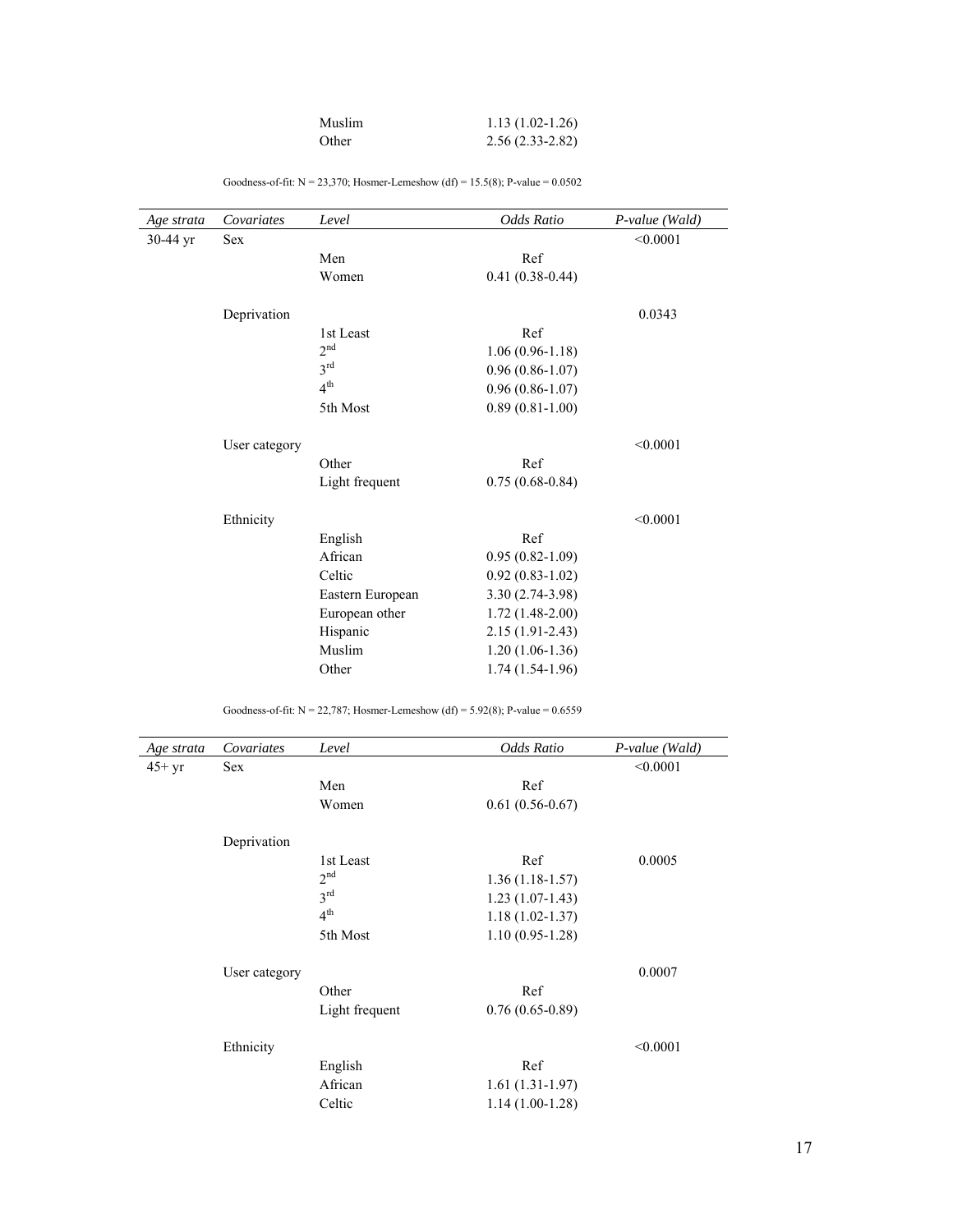| Eastern European | $4.45(3.30-6.00)$ |
|------------------|-------------------|
| European other   | $1.62(1.25-2.10)$ |
| Hispanic         | $3.49(2.91-4.20)$ |
| Muslim           | $1.56(1.29-1.88)$ |
| Other            | $2.00(1.68-2.37)$ |

Goodness-of-fit:  $N = 22,576$ ; Hosmer-Lemeshow (df) = 10.23(8); P-value = 0.2496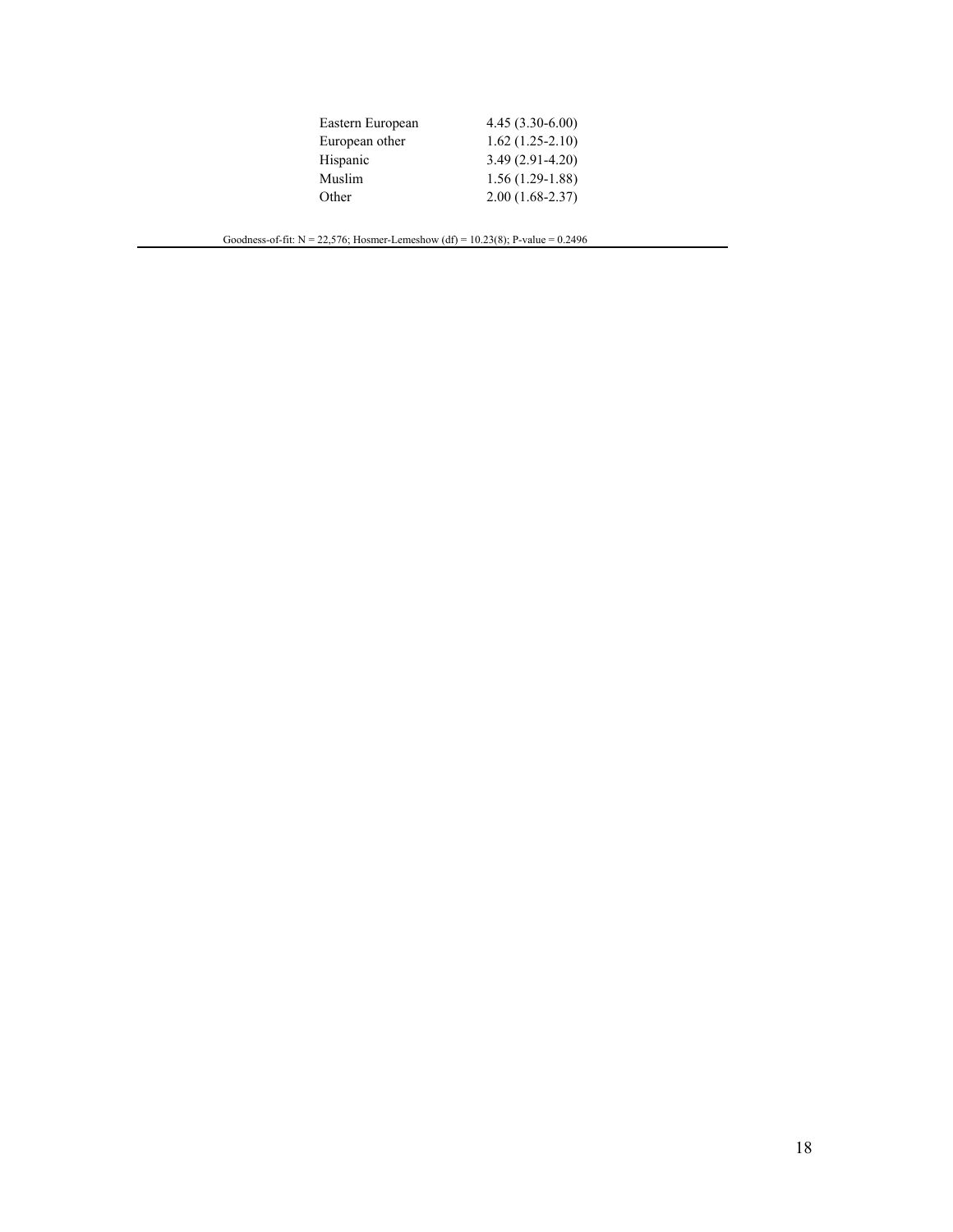| Names-based ethnicity (CEL Type) | Freq.  | Total  | Percent |
|----------------------------------|--------|--------|---------|
| Poland                           | 723    | 1,424  | 50.8    |
| China                            | 140    | 325    | 43.1    |
| Russia                           | 56     | 182    | 30.8    |
| Greece                           | 64     | 215    | 29.8    |
| Germany                          | 140    | 475    | 29.5    |
| Spain                            | 679    | 2,458  | 27.6    |
| Italy                            | 497    | 1,832  | 27.1    |
| Hong Kong                        | 137    | 511    | 26.8    |
| Portugal                         | 713    | 2,665  | 26.8    |
| Albania                          | 39     | 152    | 25.7    |
| <b>Norway</b>                    | 74     | 291    | 25.4    |
| Balkan                           | 39     | 156    | 25.0    |
| <i>Other</i>                     | 6,700  | 43,180 | 15.5    |
| England                          | 5,061  | 39,230 | 12.9    |
| Total                            | 15,062 | 93,096 | 16.2    |

Table 3 Users not registered with a GP by names-based ethnicity (Onomap CEL Type). Groups with less than 25% un-registered were aggregated in the 'Other' category.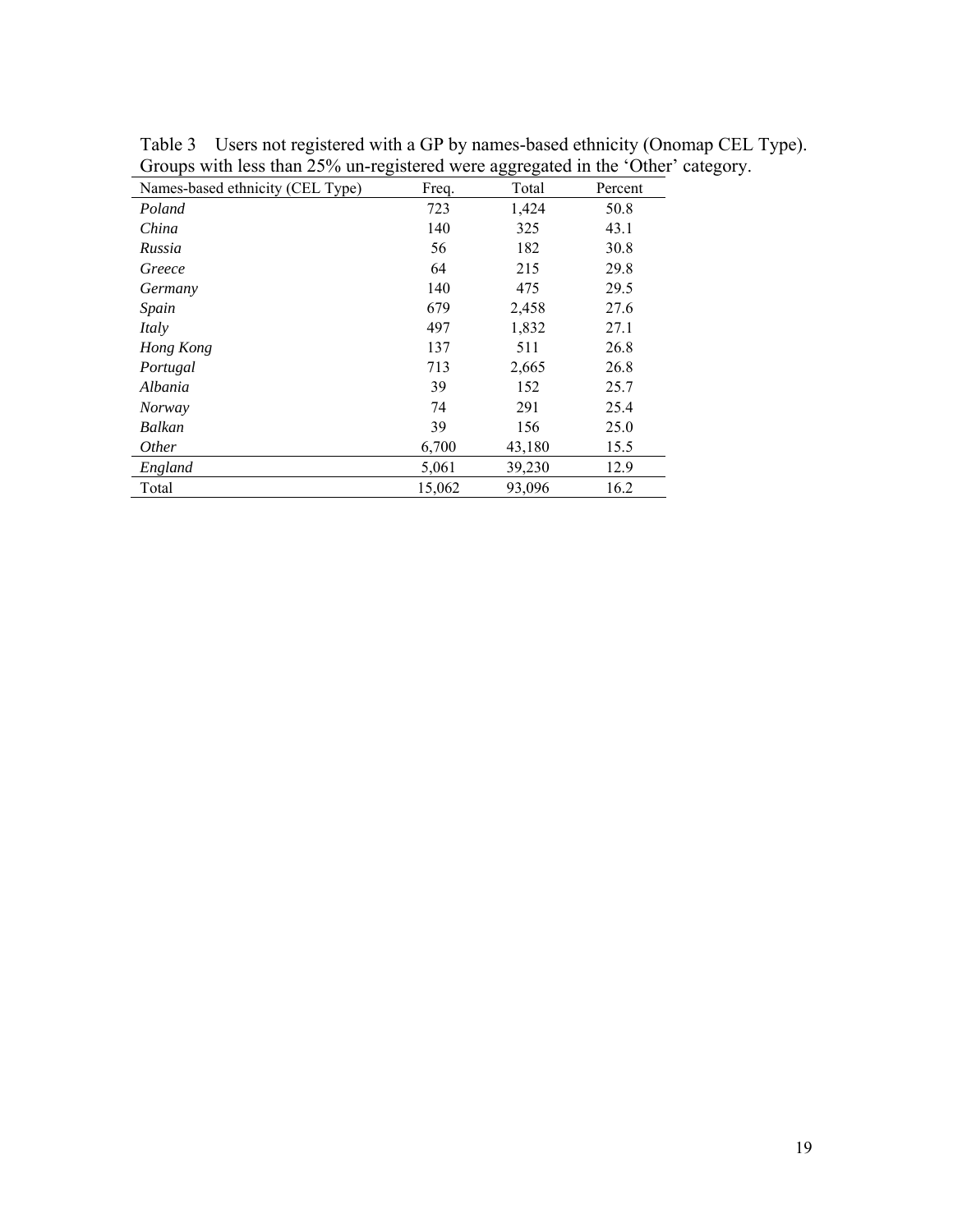

Figure 1 Light A&E attendance rate by age and sex (95% CI).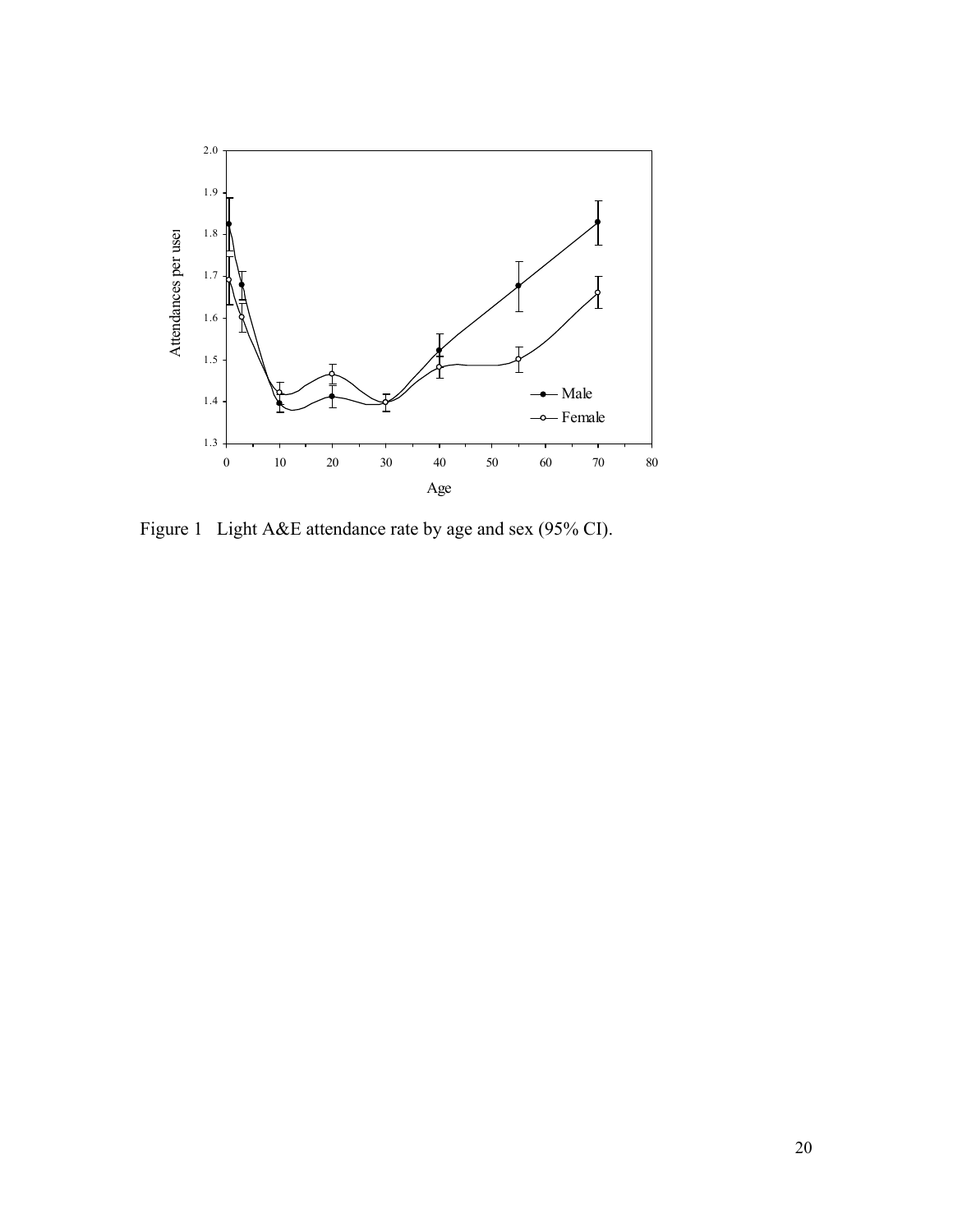## **References**

- Agran, P.F., Anderson, C., Winn, D., Trent, R., Walton-Haynes, L., Thayer, S., 2003. Rates of pediatric injuries by 3-month intervals for children 0 to 3 years of age. Pediatrics, 111, e683-692.
- Aspinall, P. J., 2000. The mandatory collection of data on ethnic group of inpatients: experience of NHS trusts in England in the first reporting years. Public Health 114(4): 254-259
- Delgado-Rodriguez, M., Llorca, J., 2004. Bias. Journal of Epidemiology and Community Health, 58, 635-641.
- Gavrilov, L., Gavrilova, N., 2001. The reliability theory of aging and longevity. Journal of Theoretical Biology, 213, 527-545.
- Gibin, M., Mateos, P., Petersen, J., Atkinson, P., 2009. Google maps mash-ups for local public health service planning. In: Geertman, S., Stillwell, J. (Eds) Planning support systems: best practice and proven methodologies. Springer Publishers, Berlin, pp. 227-242.
- Giesen, P., Franssen, E., Mokkink, H., Bosch, W., 2006. Patients either contacting a general practice cooperative or accident and emergency department out of hours: a comparison. Emergency Medicine Journal, 23, 731-734.
- Gill, L., 1997. OX-LINK: The Oxford medical record linkage system. In: Alvey, W., Jamerson, B. (Eds), Record linkage techniques, National Academy Press, Washington DC, pp. 15-33.
- Hargreaves, S., Friedland, J.S., Gothard, P., Saxena, S., Millington, H., Eliahoo, J., Le Feuvre, P., Holmes, A., 2006. Impact on and use of health services by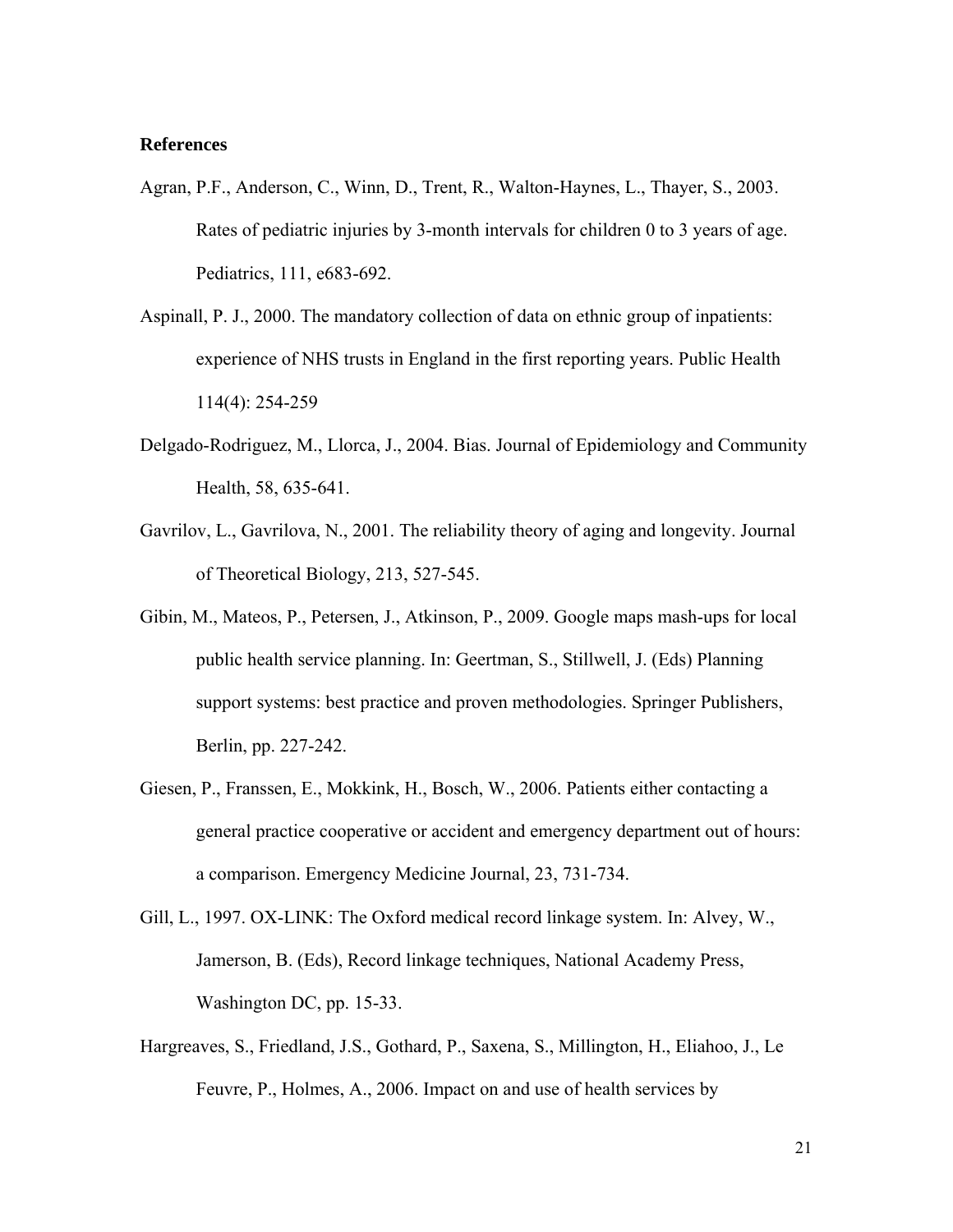international migrants: questionnaire survey of inner city London A&E attenders. BMC Health Services Research, 6, 153-160.

- Haynes, R.M., Lovett, A.A., Bentham, G., Brainard, J.S., Gale, S.H., 1995. Comparison of ward population estimates from FHSA patient registers with the 1991 Census. Environment and Planning A, 27, 1849-1858.
- Kendrick, D., Mulvaney, C., Burton, P., Watson, M., 2005. Relationship between child, family and neighbourhood characteristics and childhood injury: a cohort study. Social Science, Medicine, 61, 1905-1915.
- Kumarapeli, P., Stepaniuk, R., de Lusignan, S., Williams, R., Rowlands, G., 2006. Ethnicity recording in general practice computer systems. Journal of Public Health 28(3): 283
- Lakha, F., Gorman, D., Mateos, P., forthcoming. Name analysis to classify populations by ethnicity in public health: Validation of Onomap in Scotland. Journal of Epidemiology and Community Health (in press)
- Leaman, A.M., Rysdale, E., Webber, R., 2006. Use of the emergency department by Polish migrant workers. Emergency Medicine Journal, 23, 918-919.
- Long, J.S., Freese, J., 2006. Regression models for categorical dependent variables using Stata College Station: Stata Press.

Mateos, P., 2007a. Classifying ethnicity using people's names. Proceedings to the Social Statistics and Ethnic Diversity Conference. Montreal: Quebec Inter-University Center for Social Statistics and the Institut National d'Études Démographiques.

Mateos, P., 2007b. A review of name-based ethnicity classification methods and their potential in population studies. Population, Space and Place, 13, 243-263.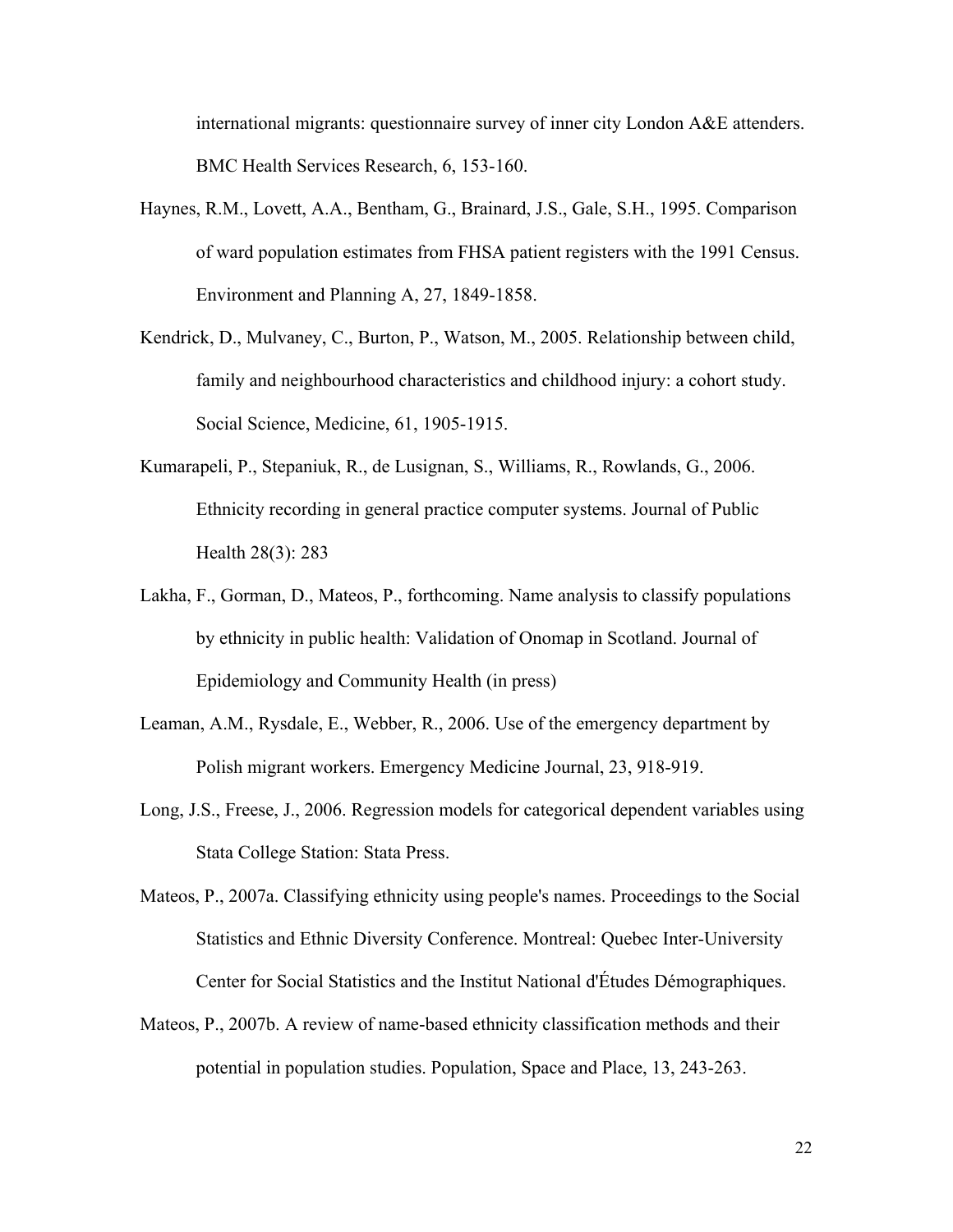- Millett, C., Zelenyanszki, C., Binysh, K., Lancaster, J., Majeed, A., 2005. Population mobility: characteristics of people registering with general practices. Public Health, 119, 632-638.
- Mladovsky, P., 2009. A framework for analysing migrant health policies in Europe. Health Policy, 93, 55-63.
- Murphy, A.W., 1998a. 'Inappropriate' attenders at accident and emergency departments I: definition, incidence and reasons for attendance. Family Practice, 15, 23-32.
- Murphy, A.W., 1998b. 'Inappropriate' attenders at accident and emergency departments II: health service responses. Family Practice, 15, 33-37.
- Nanchahal, K., Mangatani, P., Alston, M., Dos Santos Silva, I., 2001. Development and validation of a computerized South Asian names and group recognition algorithm (SANGRA) for use in British health-related studies. Journal of Public Health Medicine, 23, 278-285.

Office for National Statistics, 2008. Key population and vital statistics. London.

- Petersen, J., Atkinson, P., Petrie, S., Gibin, M., Ashby, D., Longley, P., 2009. Teenage pregnancy - new tools to support local health campaigns. Health and Place, 15, 300-307.
- Rajpar, S. F., Smith, M. A., Cooke, M. W., 2000. Study of choice between accident and emergency departments and general practice centres for out of hours primary care problems. Journal of Accident and Emergency Medicine, 17: 18:21.
- Raleigh, V. S., 2008. Collection of data on ethnic origin in England. British Medical Journal 337(aug21 1): a1107